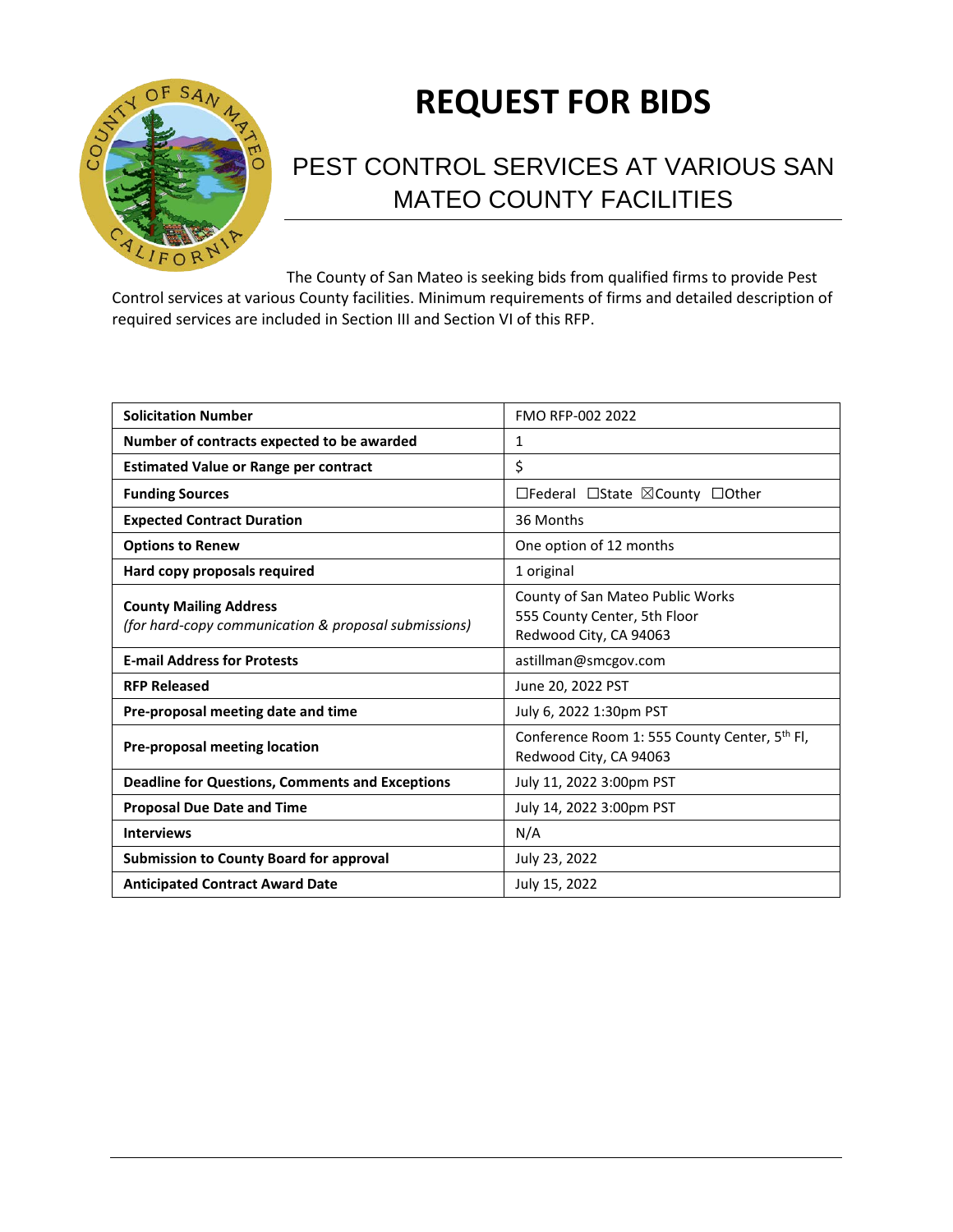### TABLE OF CONTENTS

| 2.1  |  |  |
|------|--|--|
| А.   |  |  |
| В.   |  |  |
| C.   |  |  |
| D.   |  |  |
| 2.2  |  |  |
| А.   |  |  |
| В.   |  |  |
| C.   |  |  |
| D.   |  |  |
| 2.3  |  |  |
| А.   |  |  |
| В.   |  |  |
| 2.4  |  |  |
| 2.5  |  |  |
| 2.6  |  |  |
| 2.7  |  |  |
| 2.8  |  |  |
| Α.   |  |  |
| В.   |  |  |
| C.   |  |  |
| 2.9  |  |  |
| А.   |  |  |
| В.   |  |  |
| C.   |  |  |
| 2.10 |  |  |
| А.   |  |  |
| В.   |  |  |
| C.   |  |  |
| D.   |  |  |
| E.   |  |  |
| 2.11 |  |  |
| А.   |  |  |
| В.   |  |  |
|      |  |  |
| 3.1  |  |  |
| 3.2  |  |  |
| А.   |  |  |
| В.   |  |  |
| 3.3  |  |  |
| 3.4  |  |  |
|      |  |  |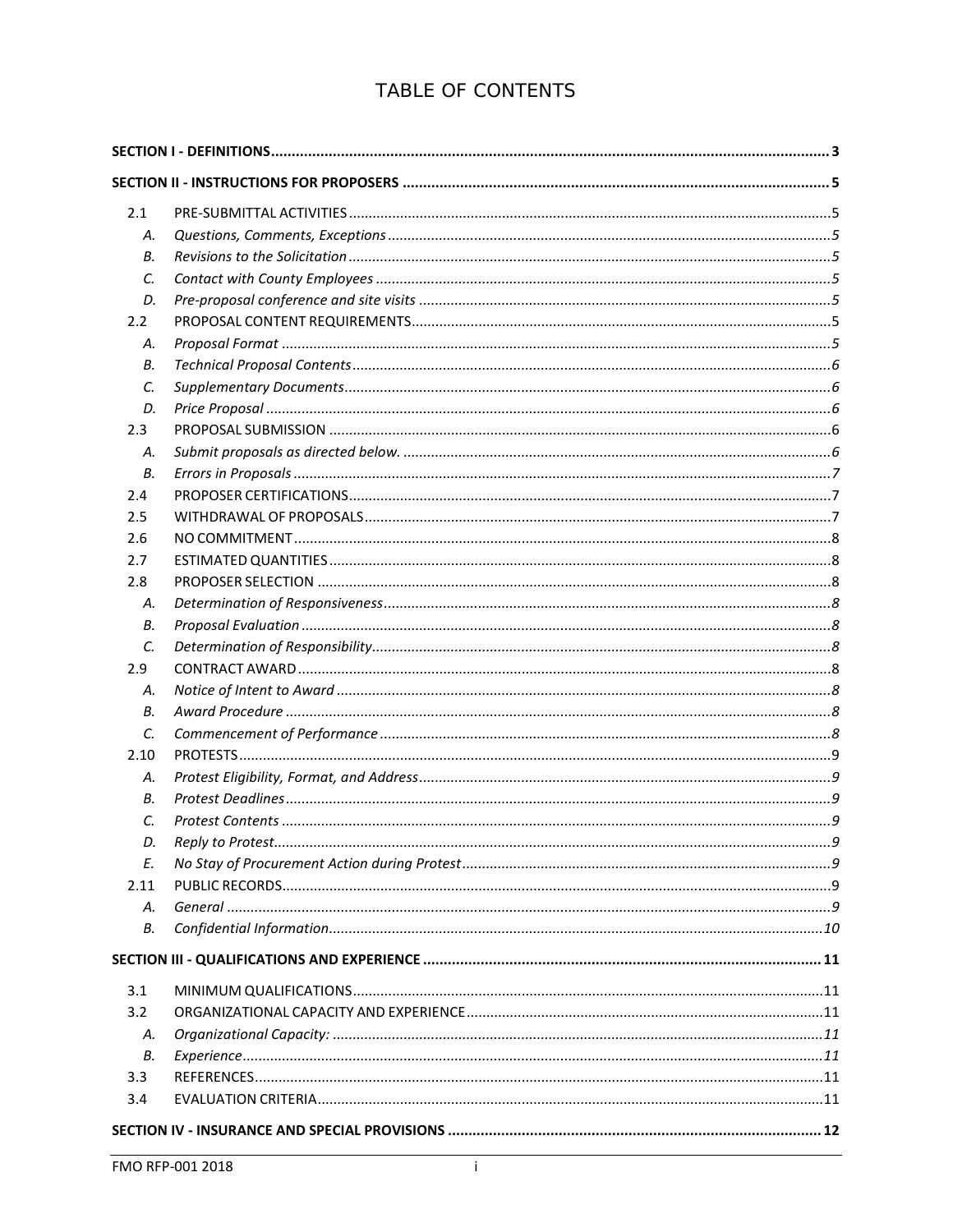| 4.1 |  |
|-----|--|
| 4.2 |  |
|     |  |
|     |  |
|     |  |
| 6.2 |  |
| 6.3 |  |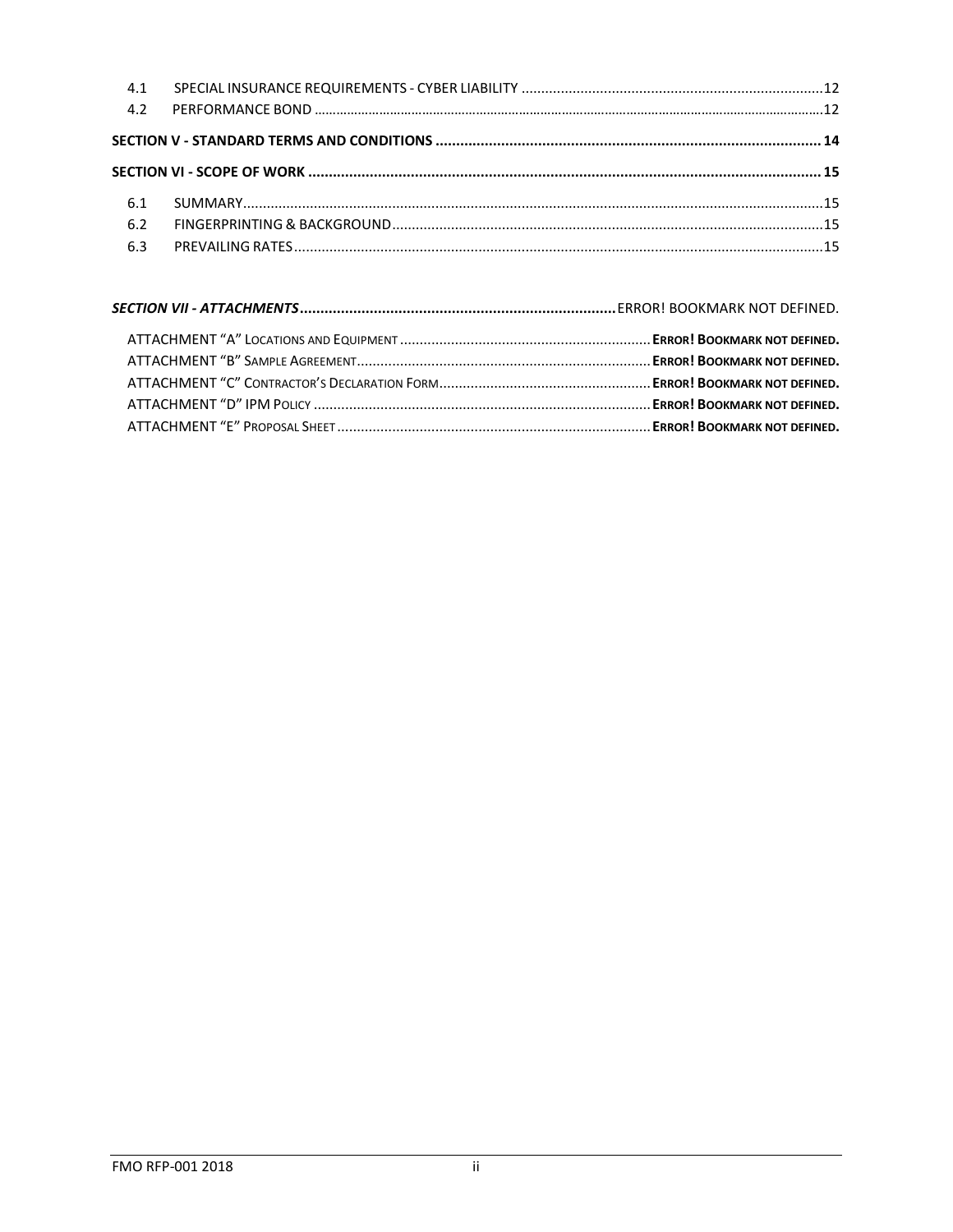#### *SECTION I - DEFINITIONS*

<span id="page-3-0"></span>Business Day: Monday through Friday except for holidays as observed per the California Government Code.

- Confidential Information: Information in any form that is not generally known and treated as confidential by a party, including business, financial, statistical, and non-public personal information, trade secrets, knowhow, applications, documentation, schematics, procedures, Personally Identifiable Information, information covered by legal privilege, and other proprietary information that may be disclosed or incorporated in materials provided to one party by the other, whether or not designated as confidential, whether or not intentionally or unintentionally disclosed, and whether or not subject to legal protections or restrictions.
- Contract Materials: finished or unfinished documents, data, studies, maps, photographs, reports, specifications, lists, manuals, software, and other written or recorded materials produced or acquired by the Contractor pursuant to the Contract for or on behalf of the County, whether or not copyrighted.
- Contract: The agreement between San Mateo County and Contractor awarded pursuant to this solicitation.
- Contractor: The person or other entity awarded a Contract in conformance with the terms of this solicitation and any subsequently-agreed upon terms.
- County Data: All information, data, and other content, including Confidential Information and other information whether or not made available by San Mateo County or San Mateo County's agents, representatives or users, to a Contractor or potential Contractor or their employees, agents, representatives or Subcontractors, and any information, data and content directly derived from the foregoing, including data reflecting user access or use.
- County Systems: The information technology infrastructure of San Mateo County or any of its designees, including computers, software, databases, networks, and related electronic systems.
- County: San Mateo County

Deliverables: Goods or services required to be provided to San Mateo County under the Contract.

- DUNS (Data Universal Numbering System): a proprietary nine-digit number issued by Dun and Bradstreet, Inc. to identify unique business entities.
- Force Majeure: An event or circumstance not caused by or under the control of a party, and beyond the reasonable anticipation of the affected party, which prevents the party from complying with any of its obligations under the Contract, including acts of God, fires, floods, explosions, riots, wars, hurricane, sabotage, terrorism, vandalism, accident, governmental acts, and other events.
- Hosting: Storage, maintenance, and management of hardware, software, and San Mateo County Data by a party other than San Mateo County, on machines and at locations other than those operated by San Mateo County, where a party other than San Mateo County has regular responsibility for back-up, disaster recovery, security, upgrades, replacement, and overall responsibility for ensuring that all hardware and software continues to function as intended.
- Key Employee: Employees of the Contractor jointly identified by San Mateo County and the Contractor as possessing unique skill and experience that was a material consideration in San Mateo County's decision to award a contract.
- Maintenance Updates: Any revision, update, improvement, modification, enhancement, correction, bug fix, patch, or new release for a system, platform, software or other product, including any change made as a result of applicable federal, State, or local law.
- Major Change: A change to the specified performance, maintainability, operation, power requirements, compatibility, measurement, user interface, reliability, quantity, scale, quality, terms, delivery method, or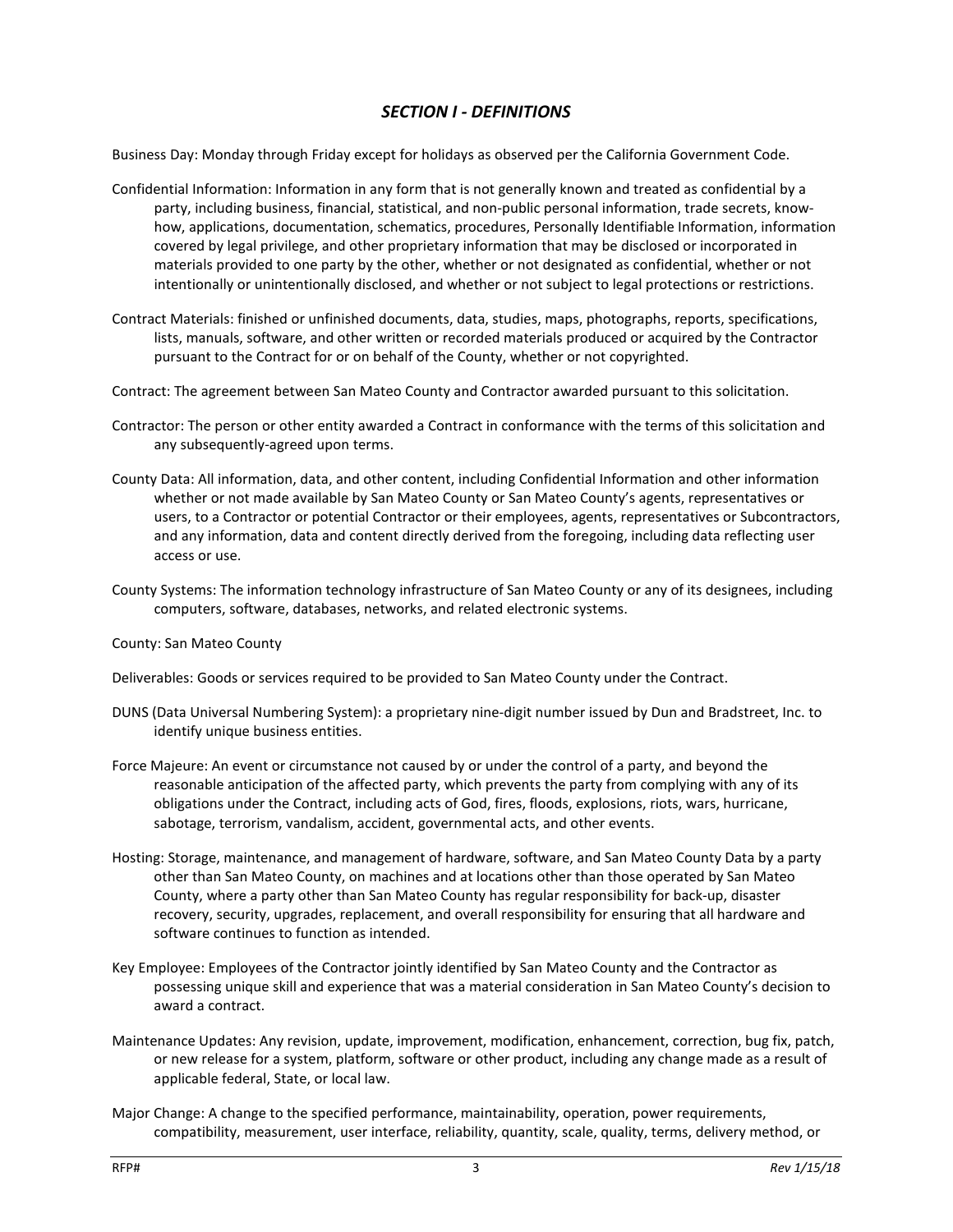requirement of any product or service that affects the obligations of the parties or reflects a substantial alteration in circumstances surrounding the agreement, or is of such a nature that knowledge of the change would affect a person's decision-making process.

- PII (Personally Identifiable Information): information in any format that can be used to identify a specific individual, either used alone or combined with other private or public information that can be linked in some way to a specific individual.
- Project Manager: The individual identified by San Mateo County as San Mateo County's primary contact for the receipt and management of the goods and services required under the Contract.
- PST: Pacific Standard Time, including Pacific Daylight Time when in effect
- Subcontractor: Firms engaged by the Contractor to perform work or provide goods pursuant to the Contract, including vendors and suppliers
- Task Order or Purchase Order: A written request from San Mateo County to a vendor to provide goods or services, indicating types, quantities, prices and delivery criteria.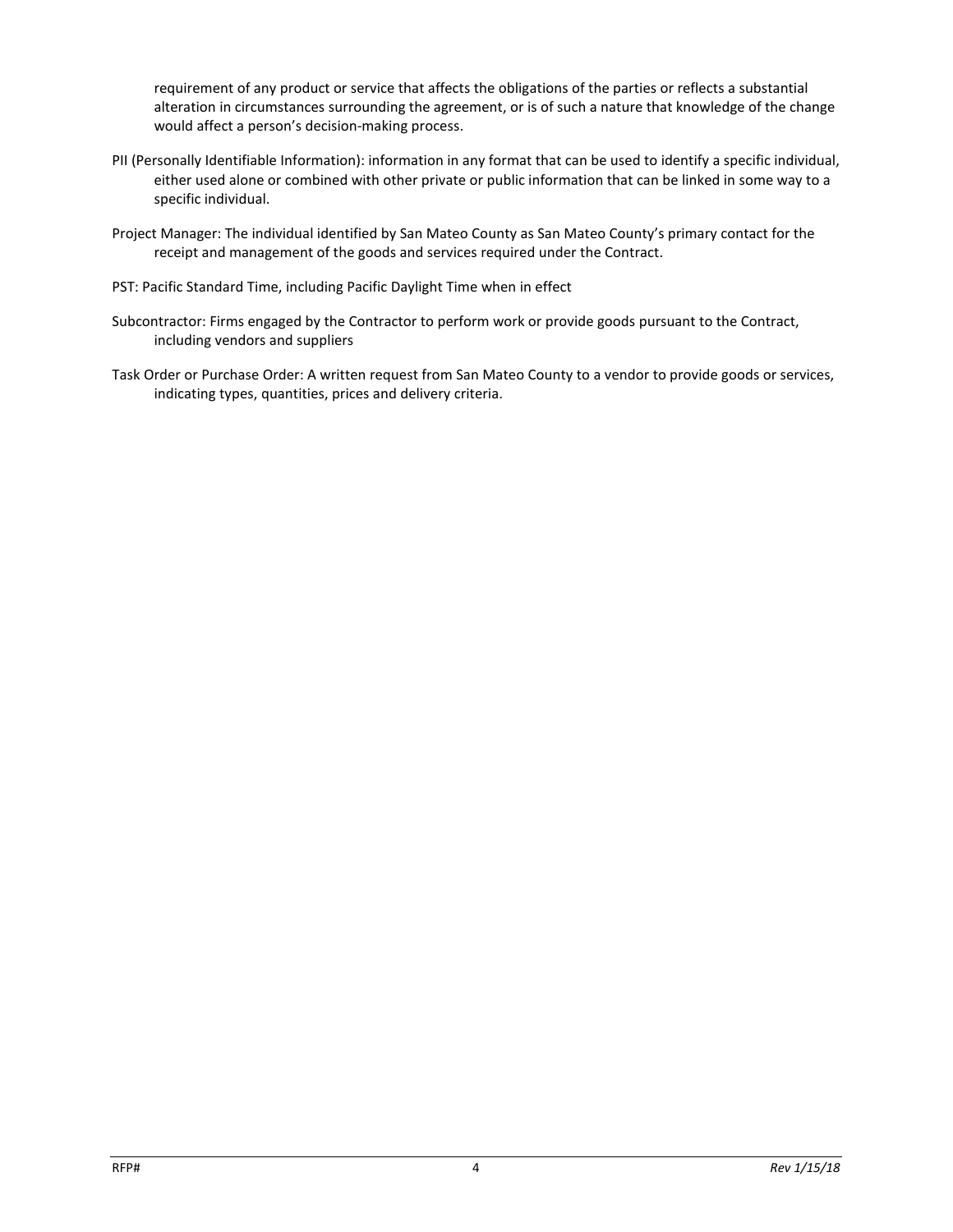#### *SECTION II - INSTRUCTIONS FOR PROPOSERS*

#### <span id="page-5-1"></span><span id="page-5-0"></span>**2.1 PRE-SUBMITTAL ACTIVITIES**

<span id="page-5-2"></span>A. Questions, Comments, Exceptions

Submit questions, comments, and exceptions, including notifications of apparent errors, to; Gary Behrens at, [gbehrens@smcgov.org.](mailto:gbehrens@smcgov.org) 

(1) Request for changes

If requesting changes to a part of this solicitation, identify the specific words or phrases and the sections and paragraphs in which they occur. State the reason for each request and provide alternative suggested language. Failure to submit requests by the deadline will be deemed a waiver of any exception. The County's consideration of a suggestion does not imply acceptance. If sufficient proposals are received with no requested changes, the County may reject those requesting changes.

- (2) Request for Substitution of Specified Equipment, Material, or Process
	- (a) Unless otherwise stated in the solicitation, references to items or processes by trade names, models or catalog numbers are to be regarded as establishing a standard of quality and not construed as limiting competition.
	- (b) If requesting a substitution for a required item, submit requests by the Deadline for Questions, Comments, and Exceptions. Furnish all necessary information required for the County, in its sole judgement, to make a determination as to the comparative quality and suitability of any suggested alternatives. The County's decision will be final. If alternatives are accepted, the County will issue an addendum to the solicitation.
- <span id="page-5-4"></span><span id="page-5-3"></span>B. Revisions to the Solicitation

The County may cancel, revise, or reissue this solicitation, in whole or in part, for any reason. Revisions will be issued in writing to the Bidder. No other revision of this solicitation will be valid.

C. Contact with County Employees

Violation of the following prohibitions may result in a proposer being found non-responsible, barred from participating in this or future procurements, and becoming subject to other legal penalties.

- (1) As of the issuance date of this RFP and continuing until it is canceled or an award is made, no proposer or person acting on behalf of a prospective proposer may discuss any matter relating to the RFP with any officer, agent, or employee of the County, other than through Public Purchase or as outlined in the evaluation process or protest procedures.
- (2) Proposers may not agree to pay any consideration to any company or person to influence the award of a contract by the County, nor engage in behavior that may be reasonably construed by the public as having the effect or intent of influencing the award of a contract.
- <span id="page-5-5"></span>D. Pre-proposal conference and site visits

If a pre-proposal conference or site visit is scheduled, answers to questions raised prior to and at the events will be posted in writing to the proposers.

#### <span id="page-5-6"></span>**2.2 PROPOSAL CONTENT REQUIREMENTS**

<span id="page-5-7"></span>A. Proposal Format

Number all pages of the proposal. Label and order each section as follows:

- (1) Cover letter no longer than one page, signed by an individual authorized to execute legal documents for the proposer, identifying the materials submitted.
- (2) Authorized contacts identify the name and title the person to contact regarding the proposal, as well as all other individuals authorized to represent the organization in contract negotiations.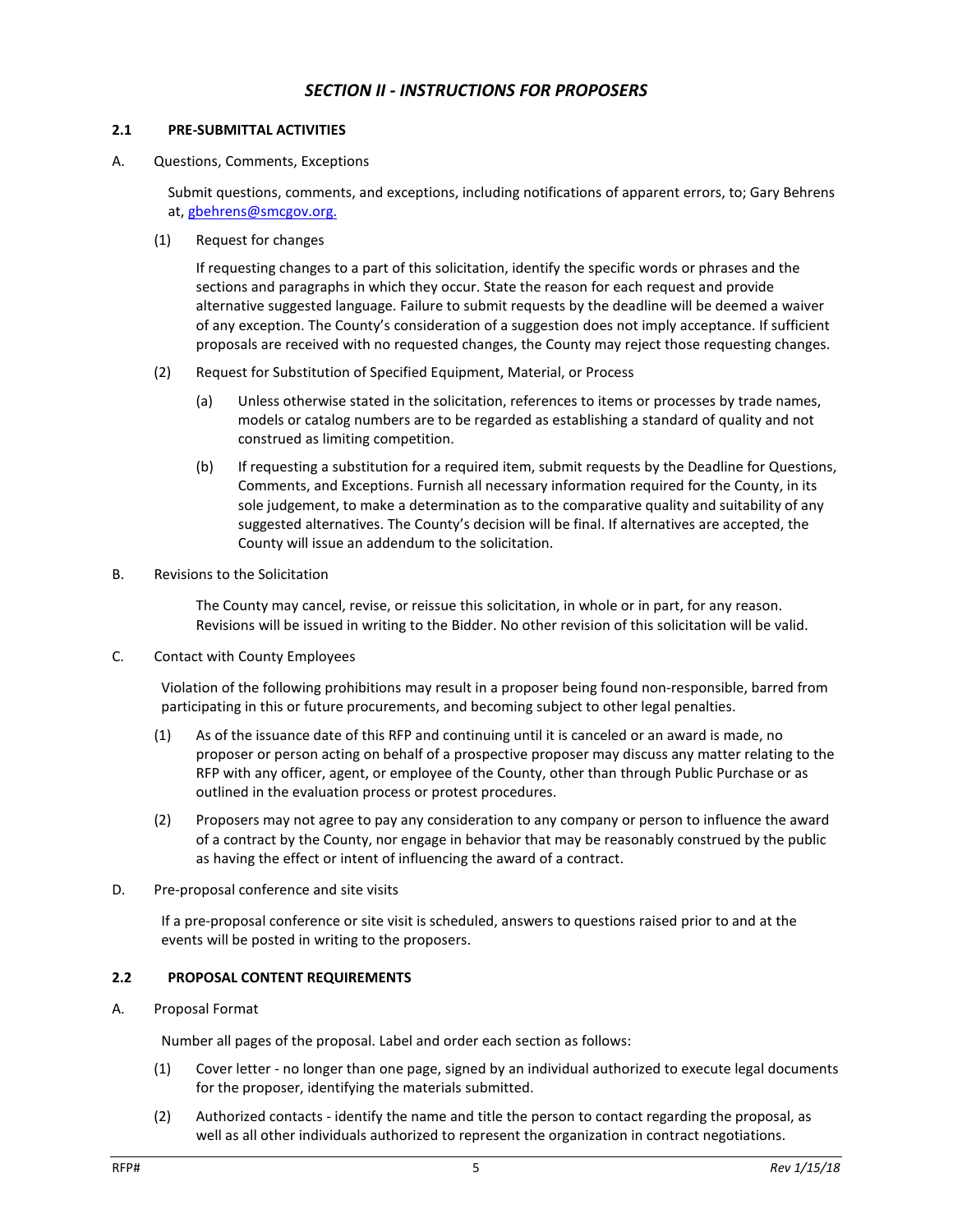- (3) Table of Contents, listing all major topics and their respective page numbers.
- (4) Exceptions to the solicitation, or to the final revised solicitation, if any.
- (5) Technical Proposal
- (6) Supplementary Documents, as requested
- (7) Price Proposal
- <span id="page-6-0"></span>B. Technical Proposal Contents
	- (1) Explain responses so as to be understood by people unfamiliar with industry jargon. Use drawings, diagrams, schematics and illustrations as needed, but do not simply refer readers to an exhibit or other section of the proposal in lieu of a complete response.
	- (2) Addressing each requirement outlined in this solicitation in the order presented, describe how the requested goods and services will be provided.
	- (3) If applicable or requested, include a project schedule with milestones, deliverables, dates, and a project management plan.
	- (4) Specify any needs for physical space or equipment that the County must provide during the engagement.
	- (5) Explain how work, equipment, and knowledge will be transitioned to the County or a new vendor at the end of the contract period.
- <span id="page-6-1"></span>C. Supplementary Documents

If additional documents and materials are appropriate, or have been requested by the County, provide in the following order as applicable:

- (1) Minimum Qualifications, using County forms if provided.
- (2) Organizational Capacity and Experience, describing work of a similar nature undertaken for a similar entity.
- (3) Financial Documents.
- (4) Samples, drawings, illustrations and related items.
- (5) Attachments, certifications, and forms, executed as applicable.
- <span id="page-6-2"></span>D. Price Proposal
	- (1) Place all cost and pricing data in a separate sealed envelope clearly marked "PRICE PROPOSAL".
	- (2) If forms and templates are provided for the Price Proposal, use them without modification. Failure to use the forms or templates provided, or modification of them, may result in rejection of the entire proposal.
	- (3) Alternative Price Proposals may be submitted, but only in addition to, not in lieu of, the requested Price Proposal. If submitting an alternative Price Proposal, clearly identify it as an alternative.
	- (4) Include prices for the base period of service and if applicable, for each additional year including option years.
	- (5) Unless otherwise indicated, when applicable, in the price of an item, include all licenses required for operation, as well as upgrades and revisions to software over the term.

#### <span id="page-6-3"></span>**2.3 PROPOSAL SUBMISSION**

- <span id="page-6-4"></span>A. Submit proposals as directed below.
	- (1) Hard copy submissions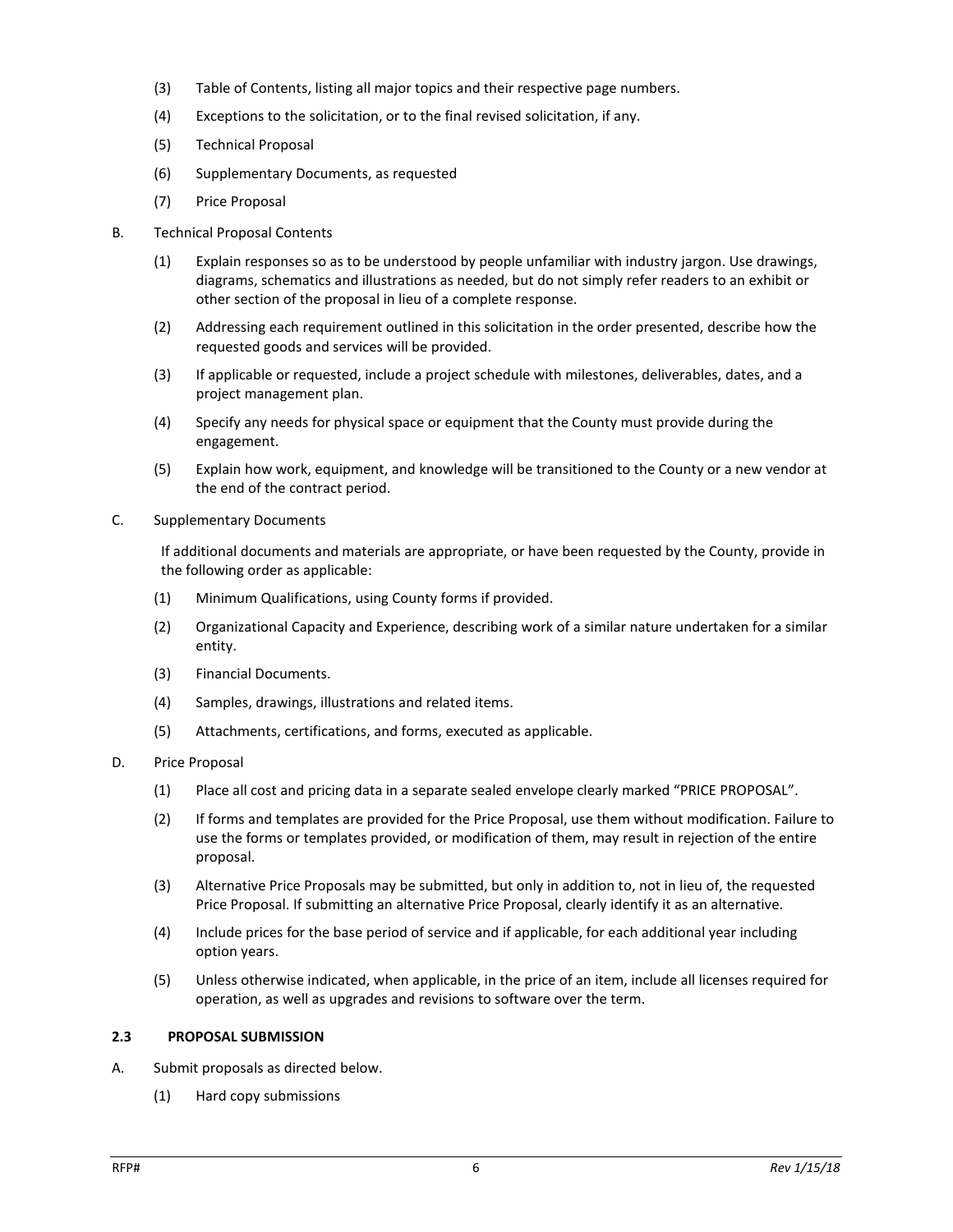- (a) Hard copy submissions are requested, submit proposals with all required documents in a sealed package to the designated County Mailing Address. Within the package, submit the Technical Proposal and the Price Proposal in separate envelopes. Clearly mark the following information on the outside of the package:
	- Proposer Name
	- Return address
	- Solicitation title
	- Solicitation number
- (b) Submit proposals and all required documentation so as to physically reach the designated address by the Due Date and Time.
- (2) Hand-written responses, whether or not submitted electronically, will be rejected, with the exception that signatures may be hand-written.
- B. Mandatory Pre-Proposal Meeting

Date: Wednesday, July 6, 2022 at 1:30pm PST

TEAMS Meeting:

[+1 650-761-6481,,576638985#](tel:+16507616481,,576638985#%20) United States, San Jose

Phone Conference ID: 576 638 985#

Find [a local number](https://dialin.teams.microsoft.com/6b80dd87-9ff2-4eaf-ad61-2cce79f8bd44?id=576638985) | [Reset PIN](https://dialin.teams.microsoft.com/usp/pstnconferencing)

Bidders can also email Greg Arnott at [garnott@smcgov.org](mailto:garnott@smcgov.org) to request an emailed link.

#### <span id="page-7-0"></span>C. Errors in Proposals

The County will not be liable for any errors in proposals. Proposals may be rejected as unresponsive if they are incomplete, are missing pages or information, or cannot be opened for any reason. The County may waive minor irregularities but such waiver will not modify any remaining RFP requirements.

#### <span id="page-7-1"></span>**2.4 PROPOSER CERTIFICATIONS**

By submitting a proposal, each proposer certifies under penalty of perjury that:

- Its submission is not the result of collusion or any other activity that would tend to directly or indirectly influence the selection process; and
- Proposer is able or will be able to comply with all requirements of this solicitation at the time of contract award; and
- Neither proposer, its employees, nor any affiliated firm providing the requested goods and services has prepared plans, specifications, terms or requirements for this solicitation, or has any other actual or potential conflict of interest; and
- Proposer is aware of the provisions of Section 1090 et seq. and Section 87100 et seq. of the California Government Code relating to conflict of interest of public officers and employees, and is unaware of any financial or economic interest of any County officer or employee relating to this solicitation.

#### <span id="page-7-2"></span>**2.5 WITHDRAWAL OF PROPOSALS**

Proposals may be withdrawn, modified, or replaced at any time prior to the Due Date and Time. After that time, whether or not a new solicitation is issued for the same subject matter, withdrawal of a proposal may preclude the proposer from participating in the procurement as a proposer or subcontractor, except that an original equipment manufacturer may participate indirectly through a reseller.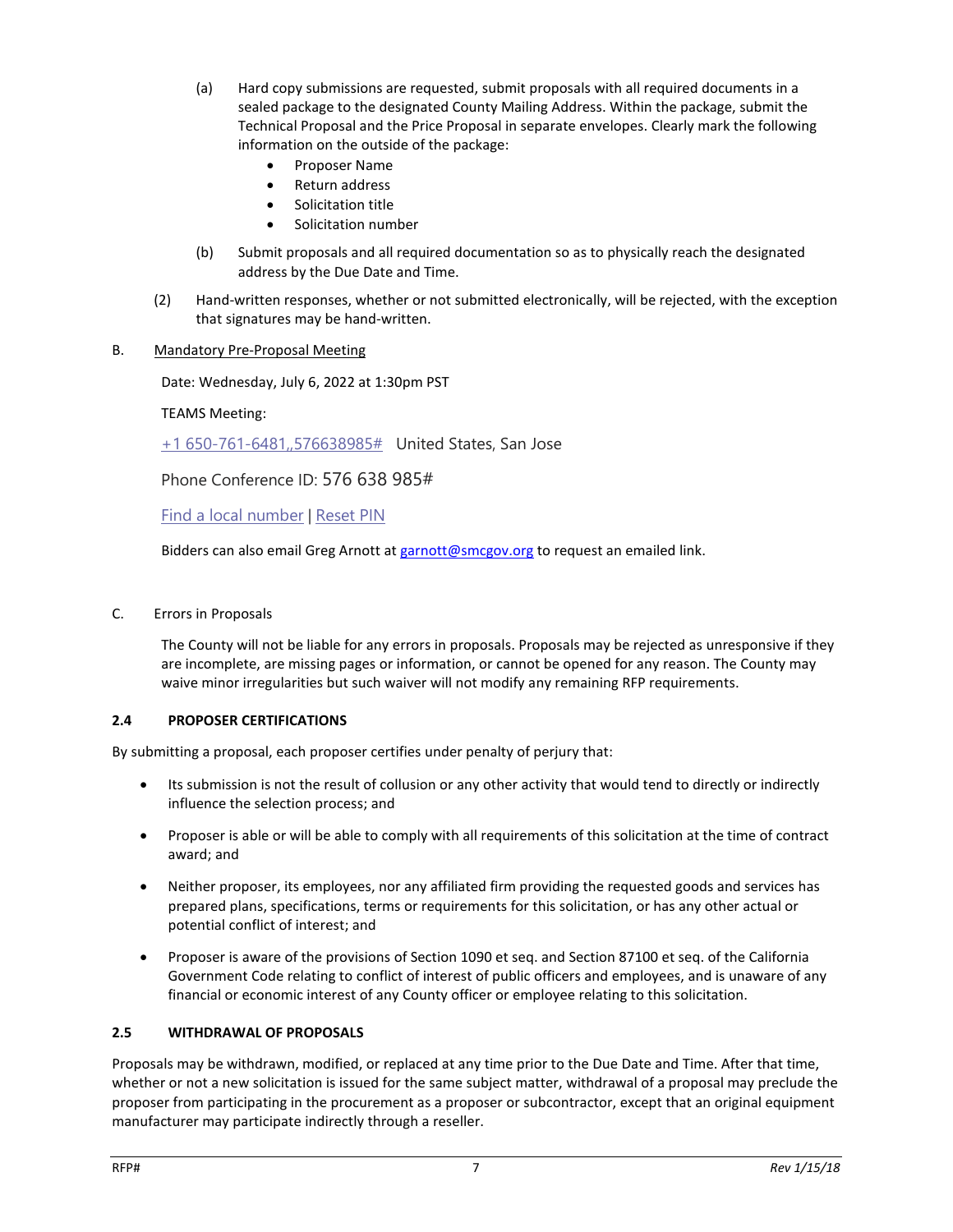#### <span id="page-8-0"></span>**2.6 NO COMMITMENT**

Neither submission of a proposal nor the County's receipt of proposal materials confers any right to the proposer nor any obligation on the County. This RFP does not commit the County to award a contract, nor will the County defray any costs incurred in preparing proposals or participating in any presentations or negotiations.

#### <span id="page-8-1"></span>**2.7 ESTIMATED QUANTITIES**

If the solicitation results in an indefinite quantity or a requirements Agreement, the goods and services actually requested by the County may be less than the maximum value of the Agreement and there is no guarantee, either expressed or implied, as to the actual quantity of goods and services that will be authorized under the Agreement.

#### <span id="page-8-2"></span>**2.8 PROPOSER SELECTION**

At any time in the evaluation process, the County may request clarifications from proposers.

<span id="page-8-3"></span>A. Determination of Responsiveness

A responsive proposal conforms to the instructions set forth in this solicitation and any modifications to it. Non-responsive proposals will be rejected. The County, in its sole discretion, may waive non-consequential deviations if the deviations cannot have provided an advantage over other proposers.

<span id="page-8-4"></span>B. Proposal Evaluation

The County will establish an evaluation committee which will evaluate responsive proposals based on the criteria specified in the solicitation. The committee may then recommend one or more top-ranked proposers for final negotiation of contract terms, or may invite one or more proposers for oral presentations and demonstrations, following which those proposers may be allowed to amend their proposals. After evaluating presentations and amended proposals, the committee may recommend one or more top-ranked proposers for final negotiation of contract terms.

<span id="page-8-5"></span>C. Determination of Responsibility

The County will make a determination of the responsibility of any proposer under consideration for award, taking into consideration matters such as the proposer's integrity, compliance with public policy and laws, past performance, fiscal responsibility, trustworthiness, financial and technical resources, capacity, and experience to satisfactorily carry out its responsibilities. The County will notify any proposer found nonresponsible and allow the finding to be contested.

#### <span id="page-8-6"></span>**2.9 CONTRACT AWARD**

<span id="page-8-7"></span>A. Notice of Intent to Award

Once a decision has been made to award a contract to one or more proposers, the County will post a Notice of Intent to Award, notifying the remaining proposers of their non-selection. The posting may be inclusion of the recommendation to award as an agenda item on the Board of Supervisors schedule.

<span id="page-8-8"></span>B. Award Procedure

Contract negotiations are neither an offer nor an implicit guarantee that a contract will be executed. Award, if made, will be to the responsive, responsible proposer offering the overall best value to the County for the services and goods described in this solicitation, or as applicable, for a specific portion of the services and goods described. Any agreement reached will be memorialized in a formal agreement using the attached Standard Agreement template.

<span id="page-8-9"></span>C. Commencement of Performance

After all parties have signed the Agreement, the County will notify the proposer and performance may proceed. Prior to County execution of the Agreement, no County employee may authorize work. Any work performed prior to that time may be uncompensated.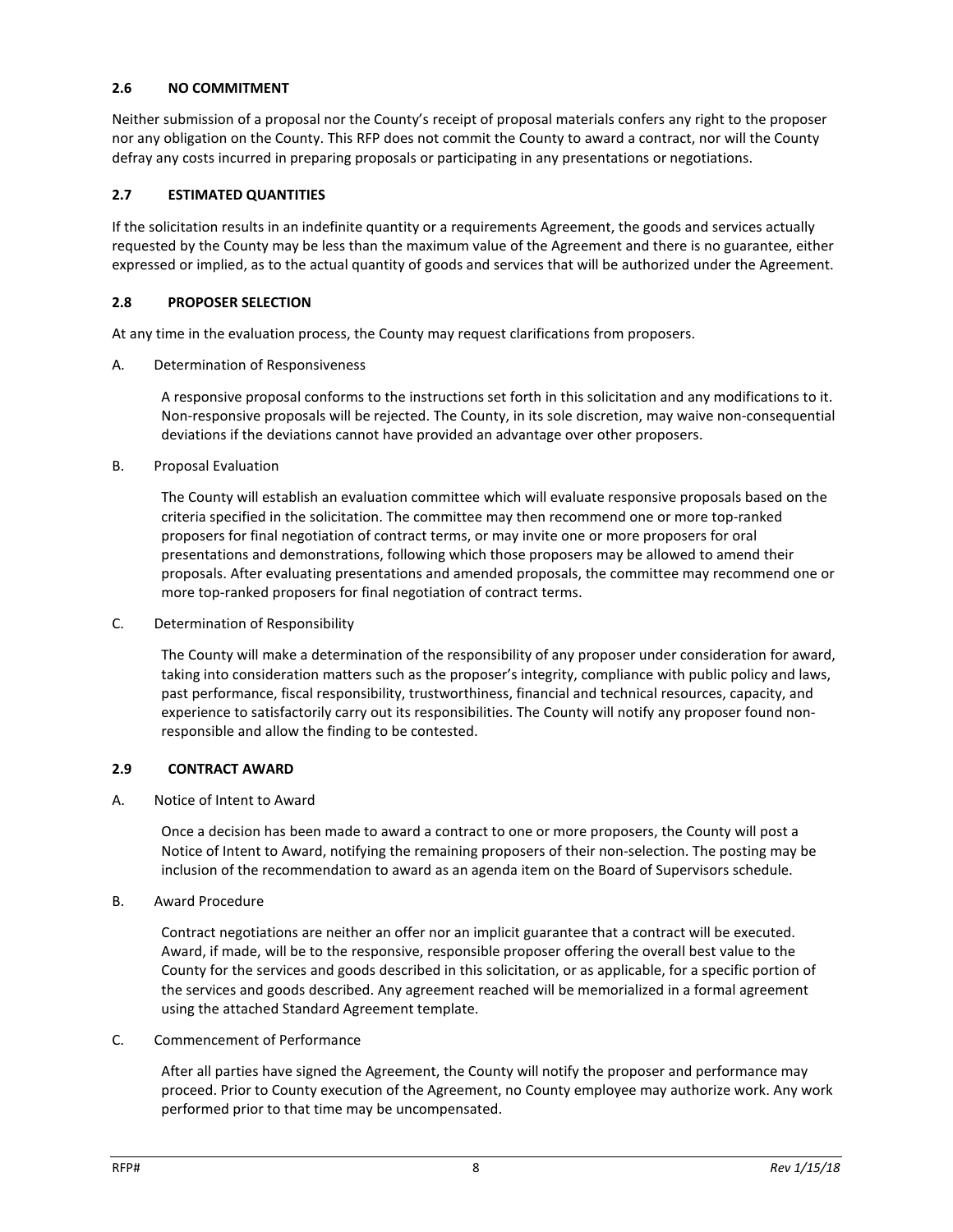#### <span id="page-9-0"></span>**2.10 PROTESTS**

Protests that do not comply with the protest procedures outlined below will be rejected.

- <span id="page-9-1"></span>A. Protest Eligibility, Format, and Address
	- (1) Protests or objections may be filed regarding the procurement process, the content of the solicitation or any addenda, or contract award.
	- (2) The County will only review protests submitted by an interested party, defined as an actual or prospective proposer whose direct economic interest could be affected by the County's conduct of the solicitation. Subcontractors do not qualify as interested parties.
	- (3) Submit protests to the Public Works Interim Director by e-mail to [astillman@smcgov.org](mailto:astillman@smcgov.org) or via hard copy to: Public Works Director, 555 County Center, 5th Fl, Redwood City, CA 94063
- <span id="page-9-2"></span>B. Protest Deadlines

Submit protests with any supplemental materials by 5 p.m. PST, as appropriate, on the deadlines set forth below. The date of filing is the date the County receives the protest, unless received after 5 p.m. PST, or on other than a Business Day, in which case the date of filing will be the next Business Day. Failure to file by the relevant deadline constitutes a waiver of any protest on those grounds. Supplemental materials filed after the relevant deadline may be rejected by the County.

- (1) If relating to the content of the solicitation or to an addendum, file within five Business Days after the date the County releases the solicitation or addendum.
- (2) If relating to any notice of non-responsiveness or non-responsibility, file within five Business Days after the County issues such notice.
- (3) If relating to intent to award, file within five Business Days after the County issues notice of Intent to Award. No protests will be accepted once actual award has been made.
- <span id="page-9-3"></span>C. Protest Contents
	- (1) The letter of protest must include all of the following elements:
		- (a) Detailed grounds for the protest, fully supported with technical data, test results, documentary evidence, names of witnesses, and other pertinent information related to the subject being protested; and
		- (b) The law, rule, regulation, ordinance, provision or policy upon which the protest is based, with an explanation of the violation.
	- (2) Protests that simply disagree with decisions of the Evaluation Committee will be rejected.
- <span id="page-9-4"></span>D. Reply to Protest

The County will send a written response to the protestor and to any other party named in the protest.

<span id="page-9-5"></span>E. No Stay of Procurement Action during Protest

Nothing in these protest requirements will prevent the County from proceeding with negotiations or awarding a purchase order or contract while a protest is pending.

#### <span id="page-9-6"></span>**2.11 PUBLIC RECORDS**

- <span id="page-9-7"></span>A. General
	- (1) All proposals, protests, and information submitted in response to this solicitation will become the property of the County and will be considered public records. As such, they may be subject to public review.
	- (2) Any contract arising from this RFP will be a public record.
	- (3) Submission of any materials in response to this RFP constitutes: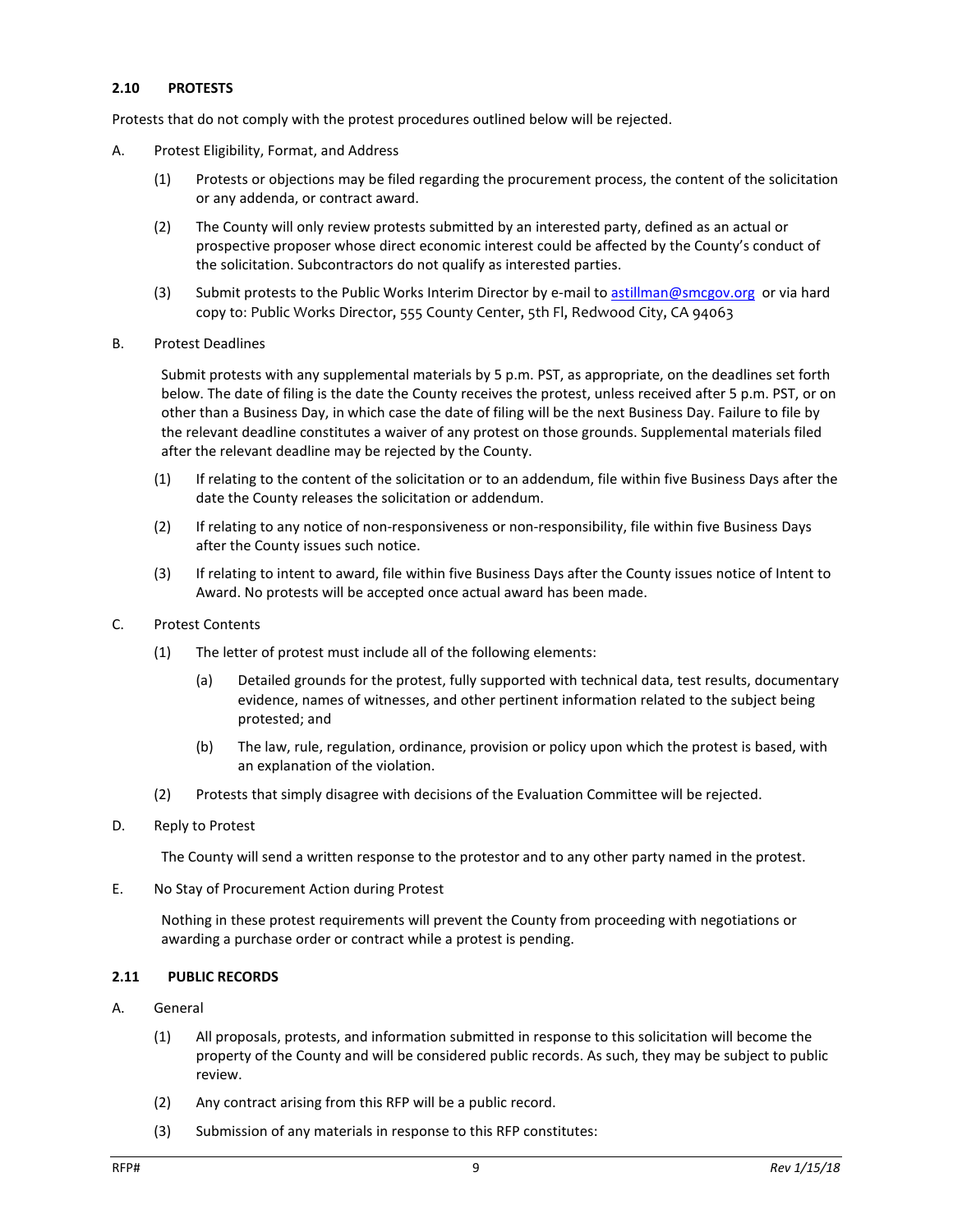- (a) Consent to the County's release of such materials under the Public Records Act without notice to the person or entity submitting the materials; and
- (b) Waiver of all claims against the County and/or its officers, agents, or employees that the County has violated a proposer's right to privacy, disclosed trade secrets, or caused any damage by allowing the proposal or materials to be inspected; and
- (c) Agreement to indemnify and hold harmless the County for release of such information under the Public Records Act; and
- (d) Acknowledgement that the County will not assert any privileges that may exist on behalf of the person or entity submitting the materials.
- <span id="page-10-0"></span>B. Confidential Information
	- (1) The County is not seeking proprietary information and will not assert any privileges that may exist on behalf of the proposer. Proposers are responsible for asserting any applicable privileges or reasons why a document should not be produced in response to a public record request.
	- (2) If submitting information protected from disclosure as a trade secret or any other basis, identify each page of such material subject to protection as "CONFIDENTIAL". If requested material has been designated as confidential, the County will attempt to inform the proposer of the public records request in a timely manner to permit assertion of any applicable privileges.
	- (3) Failure to seek a court order protecting information from disclosure within ten days of the County's notice of a request to the proposer will be deemed agreement to disclosure of the information and the proposer agrees to indemnify and hold the County harmless for release of such information.
	- (4) Requests to treat an entire proposal as confidential will be rejected and deemed agreement to County disclosure of the entire proposal and the proposer agrees to indemnify and hold the County harmless for release of any information requested.
	- (5) Trade secrets will only be considered confidential if claimed to be a trade secret when submitted to the County, marked as confidential, and compliant with Government Code Section 6254.7.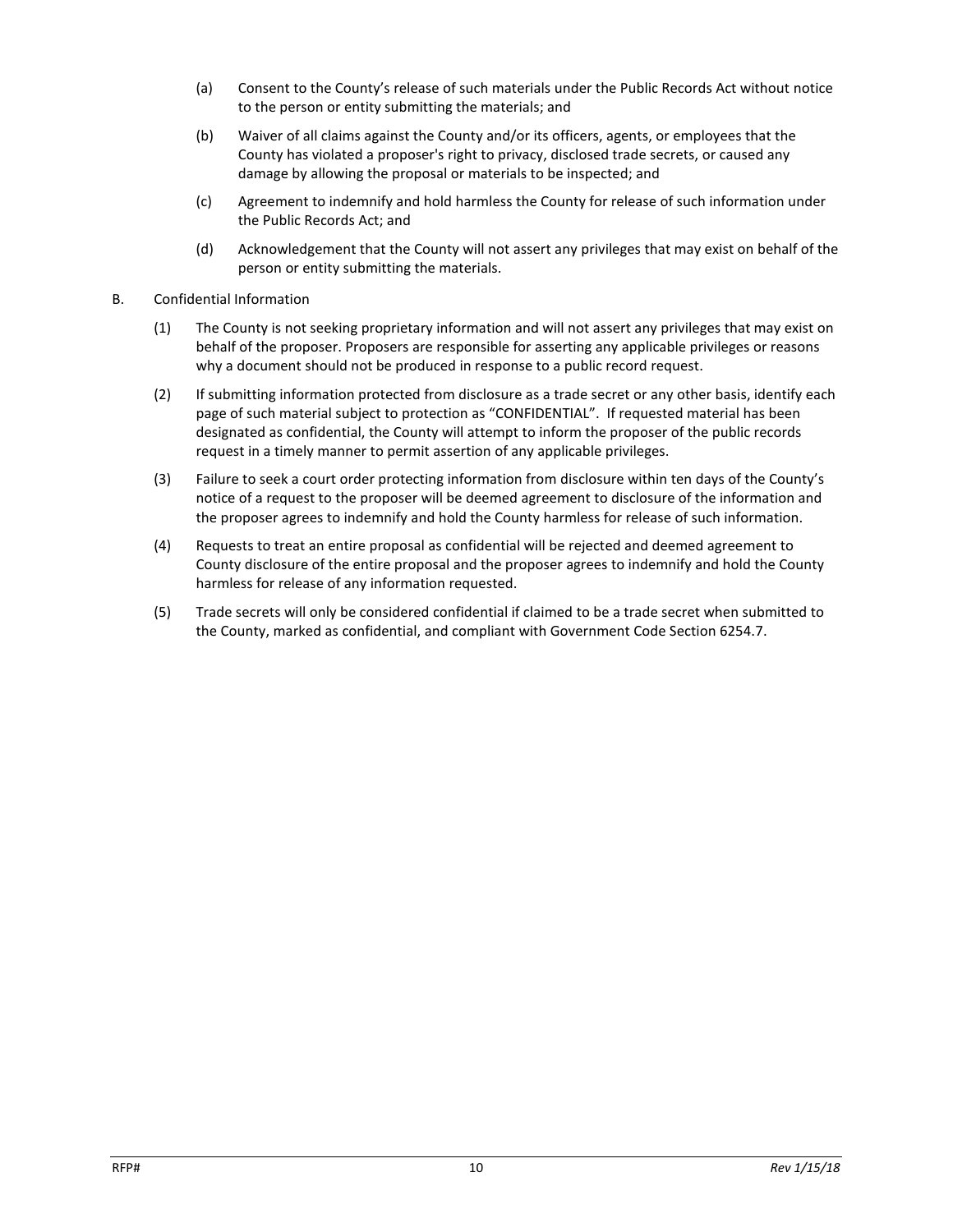#### *SECTION III - QUALIFICATIONS, EXPERIENCE, AND EVALUATION CRITERIA*

#### <span id="page-11-1"></span><span id="page-11-0"></span>**3.1 MINIMUM QUALIFICATIONS**

Proposals will be accepted only from organizations that meet the following required qualifications at the time of proposal submission:

- The proposer has been actively and normally engaged for the past five years in the manufacture, sales, or leasing of the types of products and services described in this solicitation.
- The proposer is licensed for pest control.
- The proposer is legally authorized to do business in the State of California.

#### <span id="page-11-2"></span>**3.2 ORGANIZATIONAL CAPACITY AND EXPERIENCE**

Provide all of the following regarding the prime proposer and if applicable, all joint proposers.

- <span id="page-11-3"></span>A. Organizational Capacity:
	- (1) Titles and names of staff members who will be on the team responsible for the project, as well as the expected availability of the various individuals. If requested, include the resume of a dedicated, fulltime project manager.
	- (2) All applicable licenses and license numbers relevant to the project, the names of the holders of those licenses, and the names of the agencies issuing the licenses.
	- (3) If portions of work will be performed by subcontractors, names of proposed subcontractors other than suppliers and descriptions of their respective responsibilities.
- <span id="page-11-4"></span>B. Experience
	- (1) The number of years providing services similar to those contemplated
	- (2) The number of years providing services to government entities

#### <span id="page-11-5"></span>**3.3 REFERENCES**

Provide at least three references from successfully completed projects of similar nature to that described in this solicitation, including the name of the organization for which work was performed, and the name, phone number, and e-mail address of an individual at the organization who was responsible for managing and accepting the work. Ensure that contact information is current. If the County cannot contact the reference because of incorrect or outof-date information, the reference will be deemed not to have been provided.

#### <span id="page-11-6"></span>**3.4 EVALUATION CRITERIA**

Proposals will be evaluated in accordance with the following evaluation criteria:

- 25% Method and approach
	- Apparent understanding of the scope of services to be provided  $\bullet$
	- Appropriateness of the proposed solution/services  $\bullet$
- 20% Experience and organizational capacity
	- Qualifications and experience of both the proposer and key personnel  $\bullet$
	- Experience with other public agencies
	- $\bullet$ Organizational resources and staff, apparent ability to meet any required timelines or other requirements
- 55% Price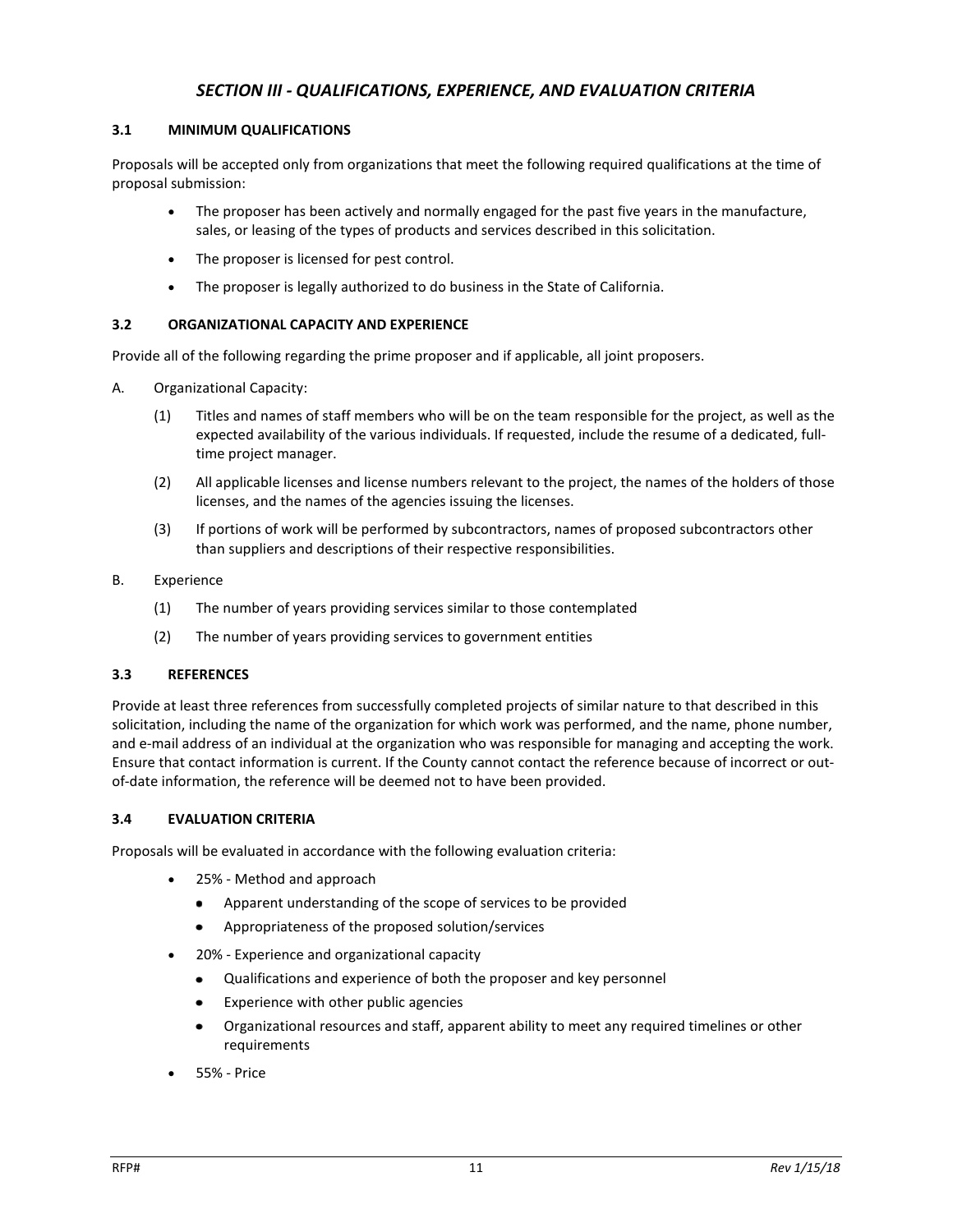### *SECTION IV - INSURANCE*

<span id="page-12-0"></span>Provide evidence of insurance for each of the checked categories

| ⊠ | <b>General Liability (Including</b><br>operations, products and<br>completed operations, as<br>applicable.) | \$1,000,000 - per occurrence for bodily injury, personal injury<br>and property damage. If Commercial General Liability Insurance<br>or other form with a general aggregate limit is used, the general<br>aggregate limit either must apply separately to this project or<br>must be twice the required occurrence limit. |
|---|-------------------------------------------------------------------------------------------------------------|---------------------------------------------------------------------------------------------------------------------------------------------------------------------------------------------------------------------------------------------------------------------------------------------------------------------------|
| ⊠ | <b>Automobile Liability</b>                                                                                 | \$1,000,000 - per accident for bodily injury and property<br>damage.                                                                                                                                                                                                                                                      |
| ⊠ | <b>Workers' Compensation</b>                                                                                | As required by the State of California                                                                                                                                                                                                                                                                                    |
| ⊠ | <b>Employers' Liability</b>                                                                                 | \$1,000,000 - each accident, \$1,000,000 policy limit bodily injury<br>by disease, \$1,000,000 each employee bodily injury by disease.                                                                                                                                                                                    |
|   | <b>Professional Liability (Errors</b><br>and Omissions)                                                     | \$1,000,000 - per occurrence.                                                                                                                                                                                                                                                                                             |
|   | <b>Cyber Liability</b>                                                                                      | \$5,000,000 per occurrence for Privacy and Network Security,<br>\$1,000,000 per occurrence for Technology Errors and Omissions<br>To be carried at all times during the term of the Contract and<br>for three years thereafter.                                                                                           |
| п | <b>Pollution Liability</b>                                                                                  | \$ - Per Occurrence                                                                                                                                                                                                                                                                                                       |
| □ | <b>Pollution Liability (Aggregate)</b>                                                                      | \$                                                                                                                                                                                                                                                                                                                        |

#### <span id="page-12-1"></span>**4.1 SPECIAL INSURANCE REQUIREMENTS - CYBER LIABILITY**

If the work involves services or goods related to computers, networks, systems, storage, or access to County Data or to any data that may, alone or in combination with other data, become Confidential Information or Personally Identifiable Information, the following insurance is required.

(1) Privacy and Network Security

During the term of the Contract and for three years thereafter, maintain coverage for liability and remediation arising out of unauthorized use of or access to County Data or software within Contractor's network or control. Provide coverage for liability claims, computer theft, extortion, network breach, service denial, introduction of malicious code, loss of Confidential Information, or any unintentional act, error, or omission made by users of Contractor's electronic data or systems while providing services to the County. The insurance policy must include coverage for regulatory and PCI fines and penalties, crisis management expenses, and business interruption. No exclusion/restriction for unencrypted portable devices/media may be on the policy.

(2) Technology Errors and Omissions

During the term of the Contract and for three years thereafter, maintain coverage for liabilities arising from errors, omissions, or negligent acts in rendering or failing to render computer or information technology services and technology products, including at a minimum, coverage for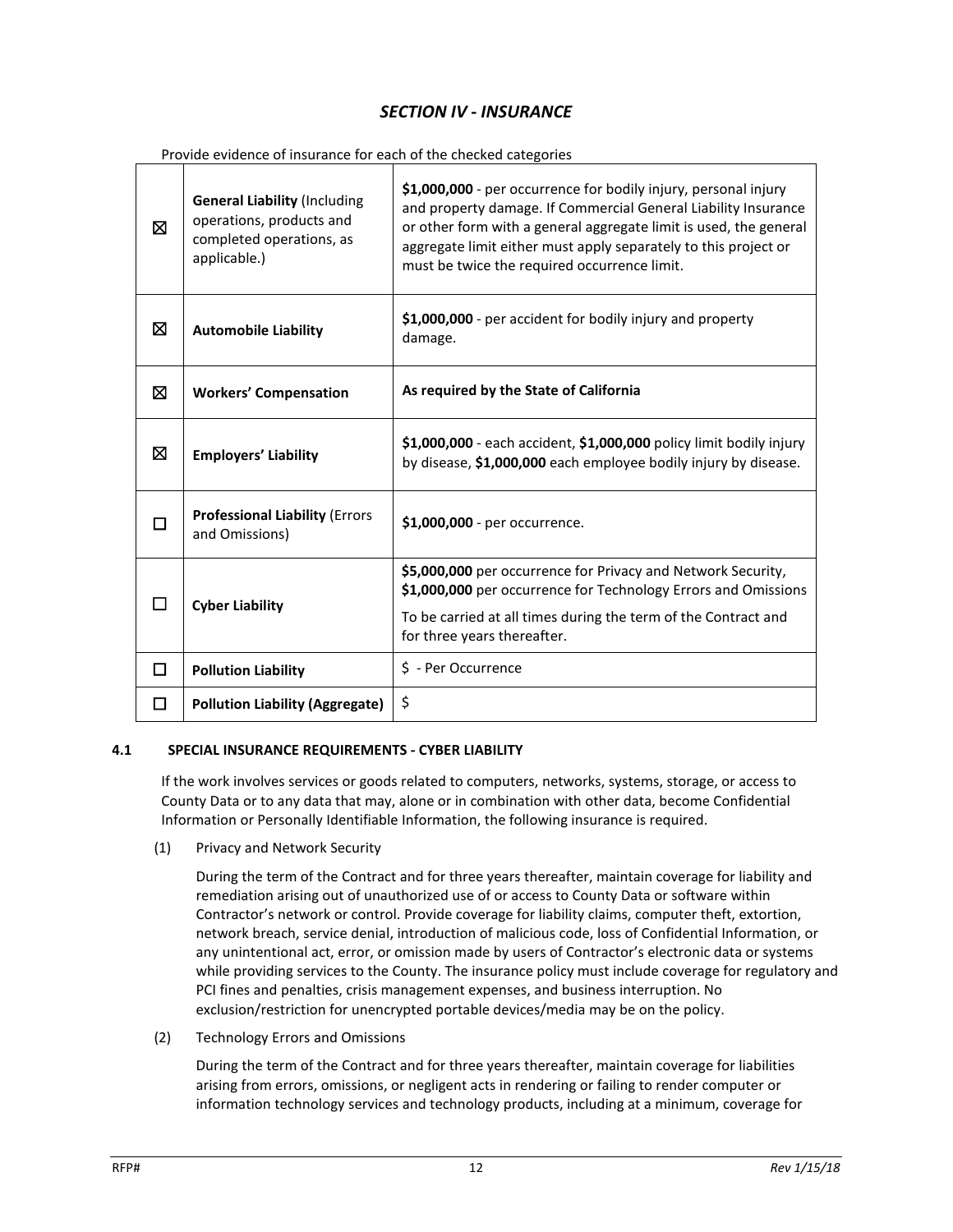systems analysis, design, development, integration, modification, maintenance, repair, management, or outsourcing any of the foregoing.

#### **4.2 PERFORMANCE BOND**

- A. One Performance Bond, as itemized in Section 4.2-B below, shall be furnished by the successful proposer at the time of entering into the Agreement and filed with the Director of Public Works, 555 County Center, 5th Floor, Redwood City, California; it shall be in the form of a surety bond issued by corporations duly and legally licensed to transact surety related business in the State of California, satisfactory to San Mateo County. Premiums for said Performance bond shall be paid by the Contractor and maintained at the Contractor's expense during the period prescribed herein for the completion of the work to be done under the Agreement, including extension of the Agreement.
- **B.** The Performance Bond shall be in the amount of 100 percent (100%) of the value for each year of the Agreement term. The bonds shall be in accordance with the laws of the State of California to secure payment of any and all claims for labor and material used or consumed in performance of this Agreement.

#### **Example:**

A three (3) year Agreement, costing \$50,000/year, would require a payment bond in the amount of 100 percent (100%) or \$50,000 for the first year and for each additional year of the Agreement.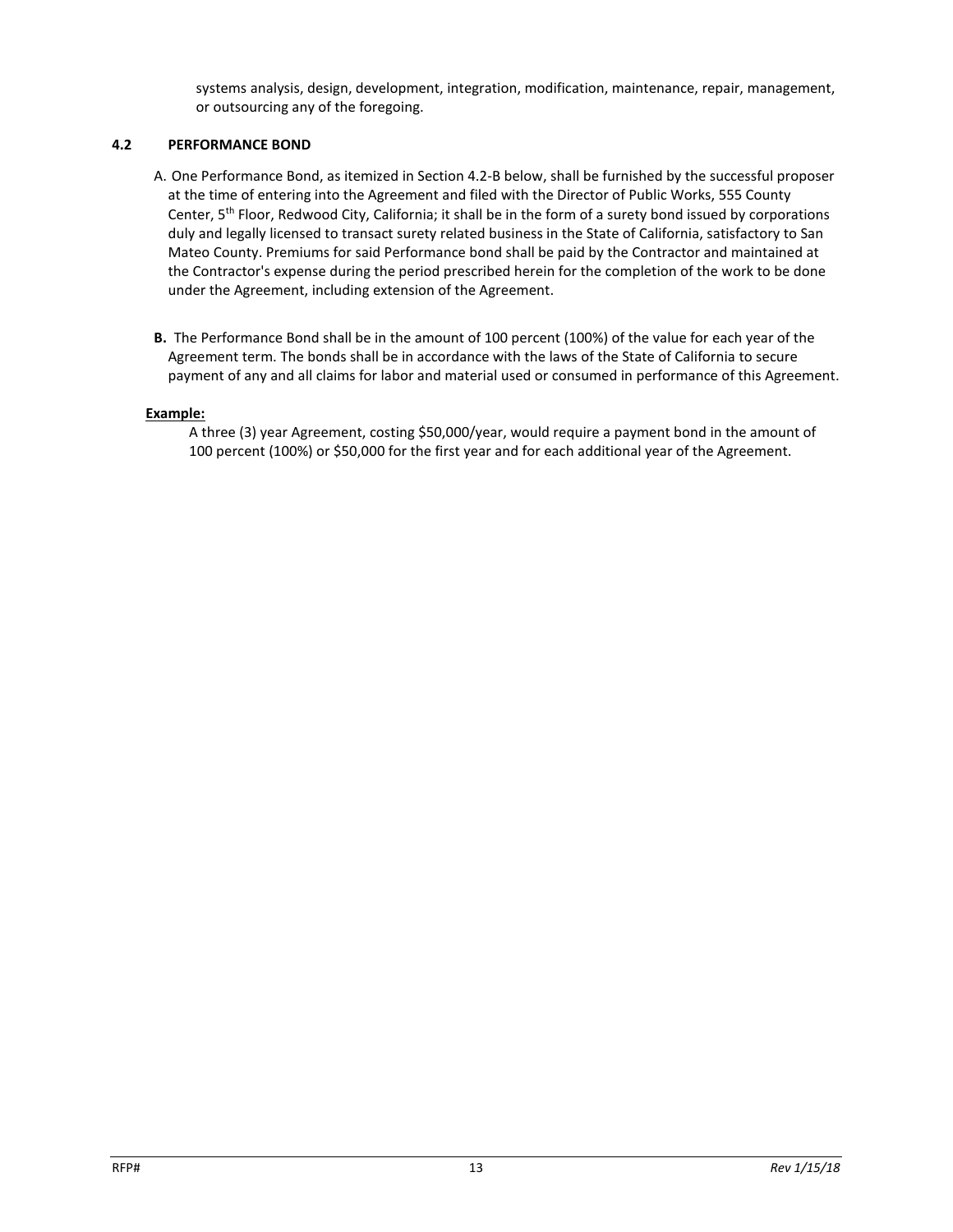#### *SECTION V - STANDARD TERMS AND CONDITIONS*

<span id="page-14-0"></span>These are attached for information only. Do not complete this form. The final agreement between the County and any successful proposer will be based on this template.

County of San Mateo Standard Agreement Template attached (ATTACHMENT B)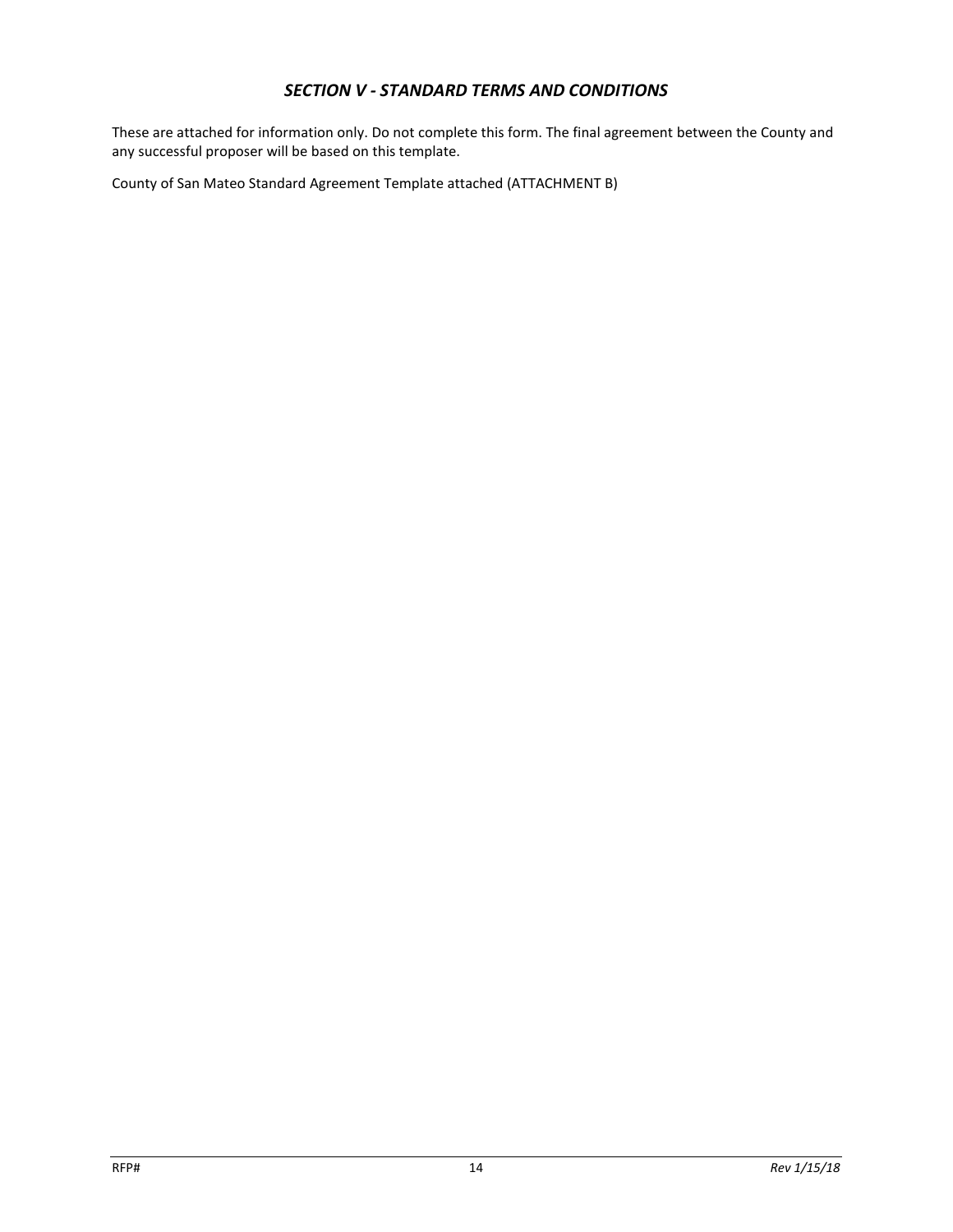#### *SECTION VI - SCOPE OF WORK AND SPECIAL PROVISIONS*

#### <span id="page-15-1"></span><span id="page-15-0"></span>**6.1 SUMMARY**

#### **SERVICES TO BE PROVIDED**

- 1. Performance of all extermination services found necessary will be performed through safe and judicious use of pesticides, traps and other approved techniques. The log book will contain the following information:
	- a. Time and Date of service
	- b. Condition found.
	- c. Treatment provided.
	- d. Chemicals used.
	- e. Corrections needed.
- 1.2 Contractor shall: submit, either electronically or a hard copy, a County facilities quarterly usage report showing quantities of any chemicals used at each facility.
- 2. The Pest Control Operation shall:
	- a. Identify what is promoting the pest infestations.
	- b. Provide appropriate treatment.
	- c. Report conditions found at each location.
	- d. Contractor shall provide monthly report indicating the location, date and time, method used for treatment, and the name and quantities of any chemicals used.
	- e. The log book will be located in an area agreed upon with the Supervising Stationary Engineer and the Pest Control Operator. Also, mail copies of the inspection Reports and Log Books.
- 3. The Contractor shall: make as many service calls as may be required to accomplish satisfactory eradication and control. **Emergency service without extra charge within 24 hours of call for same shall be provided.**

#### **SCOPE OF WORK**

1. Work Included. It is the intent of these specifications to supply all labor, material, and equipment and all other services for complete Pest Control Services at various County facilities, as outlined, but not restricted to, in the following manner:

Pest Control Services shall include control of the following pests: ants, crabs, all cockroaches, silver fish, mites, fleas, lice, bed bugs, bees, wasps, house mice, field mice, Norway rats and roof rats.

- 2. Develop Services and Inspection Schedule identifying:
	- a. Infestations and Causes
	- b. Treatment Method
	- c. Adverse Conditions
	- d. Recommendation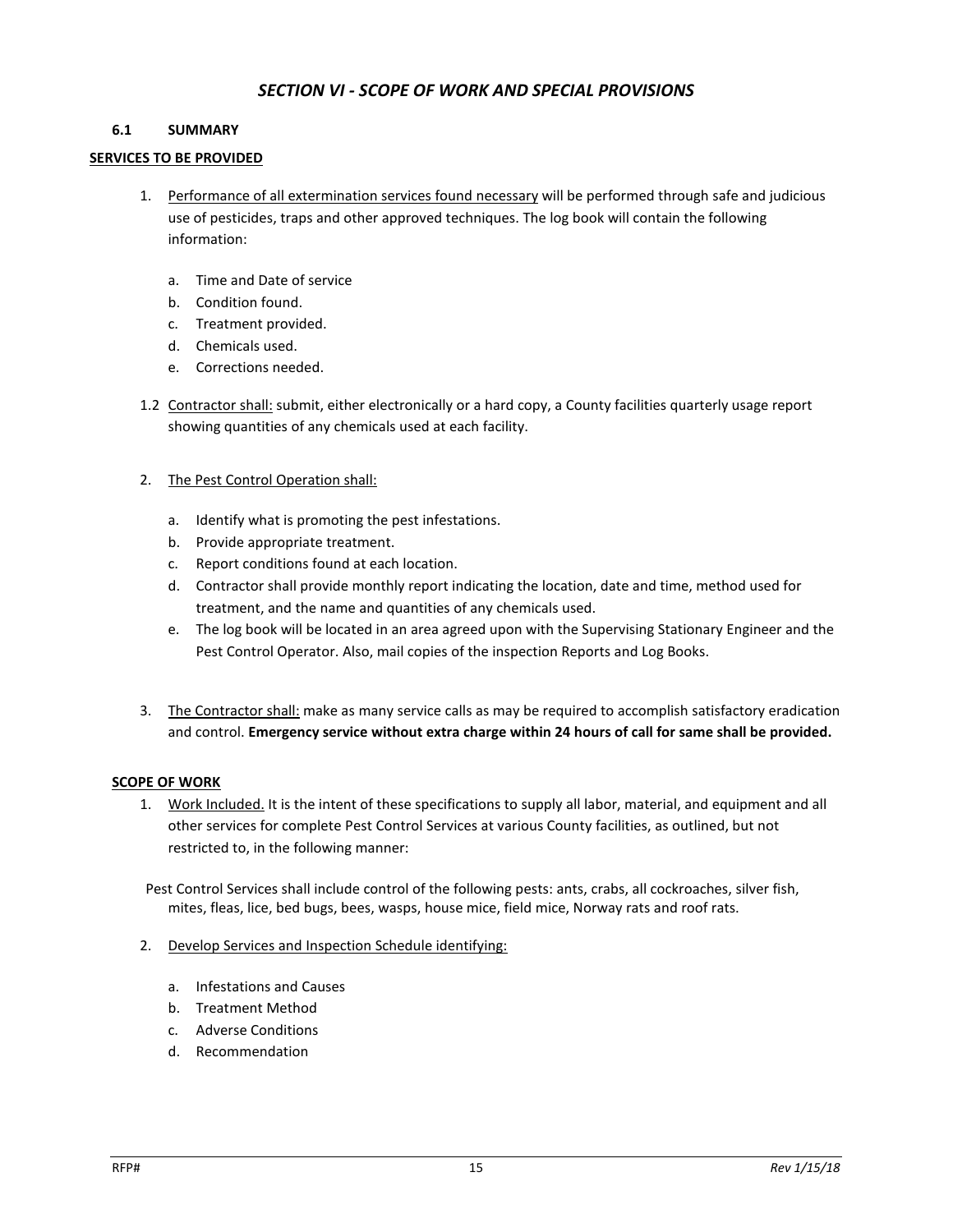#### **QUALITY OF WORK**

- 1. It is the intent of this specification that all work performed, as herein required, be done in a manner equal to and in accordance with the best practices of the various trades involved and industry standards. All work shall be performed by personnel certified by the State of California Structural Pest Control Board directly employed and supervised by the Contractor. The Contractor shall be currently licensed by the Structural Pest Control Board of the State of California as an Operator. The Contractor should instruct all employees that they are not required to respond to questions, suggestions or instructions from County employees other than representatives of the Director of Public Works.
- 2. The Contractor shall submit for County approval complete schedules covering all pest control work to be performed under the contract. The schedules shall include the days and hours of the week(s) for all calledfor work at each site. The schedules shall be kept up-to-date by written notification of all changes.
- 3. IPM Policy: The County anticipates that the contractor selected for this work will provide a written Integrated Pest Management (IPM) plan for pest control chemicals and treatments used at all County facilities within the agreement. The plan should follow the County's IPM Policy (Attachment "D").

#### **MATERIALS USED**

- 1. Material used shall be the latest products developed for the Pest Control Industry and use shall conform to the requirements of the product label as registered and approved by the appropriate agencies of the Federal Government and the State of California.
- 2. Prior to entering into contract. The successful bidder shall submit to the Department of Public Works a complete list of materials or Material Safety Data Sheets (MDS) to be used by the Contractor for pest control. The list shall state the intended use, complete specifications, and complete safety information for each listed material. (A complete product label may be substituted for the specifications and safety information).
- 3. Prior to usage of any material listed as a restricted material by the State of California and/or the United States Government, the Contractor shall obtain all necessary permits and authorization for such usage from the County Agricultural Commissioner.

#### **SPECIFICATIONS**

- **1.** Service: The County anticipates that the contractor selected for this work will provide service for the prevention and elimination of pests, following an IPM plan. Targeted pest will include cockroaches, rats and mice as well as occasional invading pest such as ants, crickets, spiders, bed bugs, mites (dust, bird, etc.) and flies. If additional services are needed for bed bugs, contractor can subcontract another vendor and bill the county directly, with approval from the Facilities services Manager.
- **2.** Contract Term: The term of the County and firm agreement will be three (3) years and is scheduled to begin on October 1, 2022 and terminate on September 30, 2025. The agreement may provide for up to one (1) additional one-year term if both parties agree to the renewal terms.
- **3.** Hourly Rates: Contractor shall provide hourly rates for normal business hours, after hours and holiday and weekend time.
- **4.** Jail Clearance: Contractor will be required to have servicing staff obtain and maintain proper jail clearance. Employees are subject to a thorough background check in order to gain clearance. Jail clearance is required at The Maguire Correctional Facility, The Maple Street Correctional Center, and The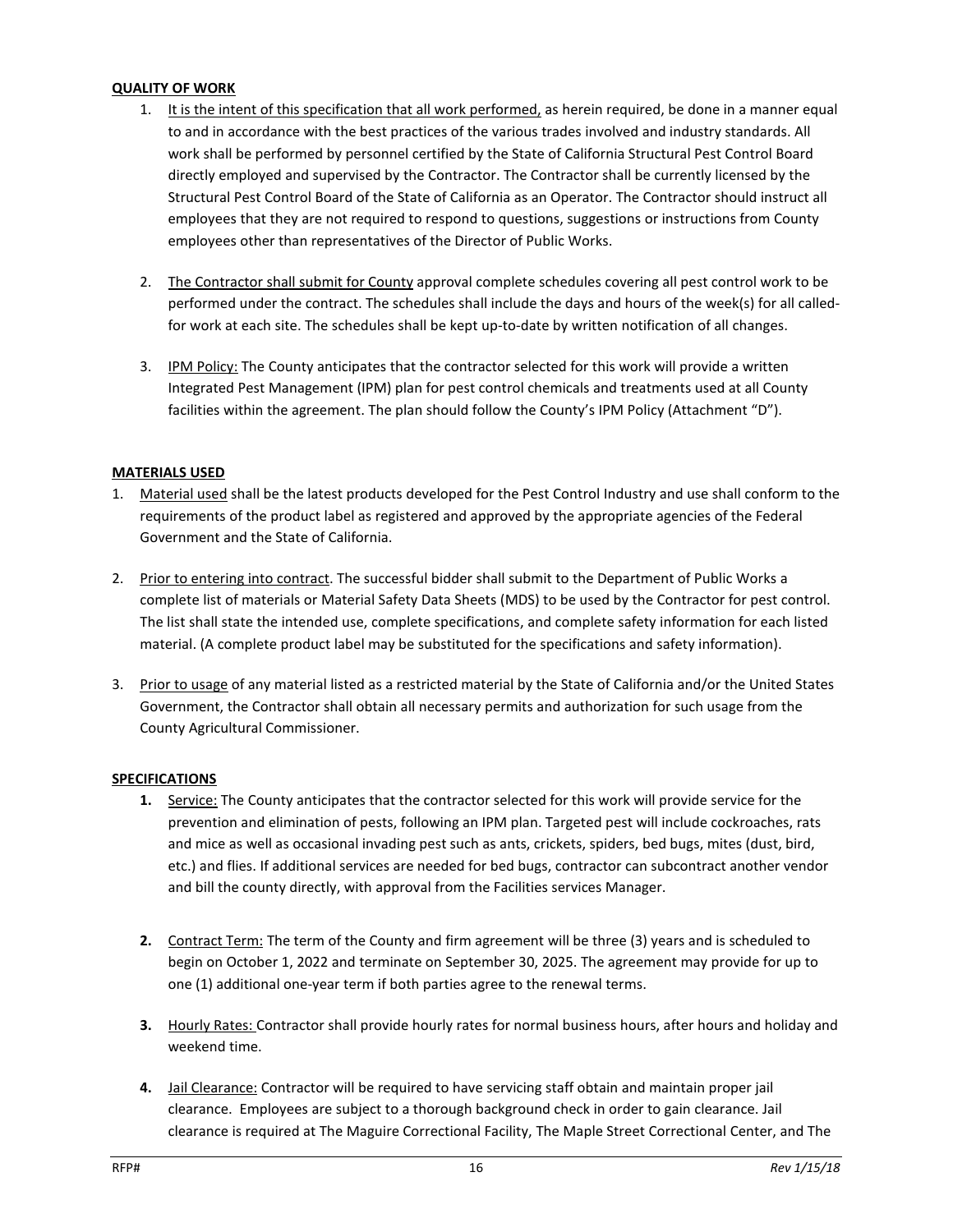Youth Service Center. Clearance needs to be set up in advance through the County's Sheriff Department, at the contractor's expense.

**5.** Billing: Contractor shall invoice the County using the facility breakdown sheet provided (see attachment  $''A'$ ).

Vendor will be required to service all locations listed in Attachment "A". The vendor shall provide hourly rates and all labor charges for the maintenance, service, and repair services during normal business hours (7:00am-5:00pm) Monday thru Friday, as well as Overtime Rates, Holiday Rates and Travel Rates. Vendor shall provide all tools and materials necessary to perform this scope of work.

#### **6.2 FINGERPRINTING AND BACKGROUND CHECKS**

Contractor will be required to have servicing staff obtain and maintain proper jail clearance. Employees are subject to a thorough background check in order to gain clearance. Jail clearance is required at The Maguire Correctional Facility, The Maple Street Correctional Center, and The Youth Service Center. Clearance needs to be set up in advance through the County's Sheriff Department, at the Contractor's expense.

#### **6.3 PREVAILING RATES**

The services contemplated under this procurement include "public works". For all such work funded by this Agreement, the Contractor is required to comply with state prevailing wage law, Chapter 1 of Part 7 of Division 2 of the Labor Code, commencing with Section 1720 and Title 8, California Code of Regulations, Chapter 8, Subchapter 3, commencing with Section 16000, for any "public works" as that term is defined in the statues, including all applicable flowdown provisions. For purposes of complying with prevailing wage laws, the Contractor must comply with the provisions applicable to an awarding body.

*A contractor or subcontractor shall not be qualified to bid on, be listed in a bid proposal, subject to the requirements of Section 4104 of the Public Contract Code, or engage in the performance of any contract for public work, as defined in this chapter, unless currently registered and qualified to perform public work pursuant to Section 1725.5. It is not a violation of this section for an unregistered contractor to submit a bid that is authorized by Section 7029.1 of the Business and Professions* Code or by Section 10164 *or 20103.5 of the Public Contract Code, provided the contractor is registered to perform public work pursuant to Section 1725.5 at the time the contract is awarded.*

Included is a link to Labor Code 1771.1 for your convenience: [Labor Code 1771.1 -](http://leginfo.legislature.ca.gov/faces/codes_displaySection.xhtml?lawCode=LAB§ionNum=1771.1.%20) link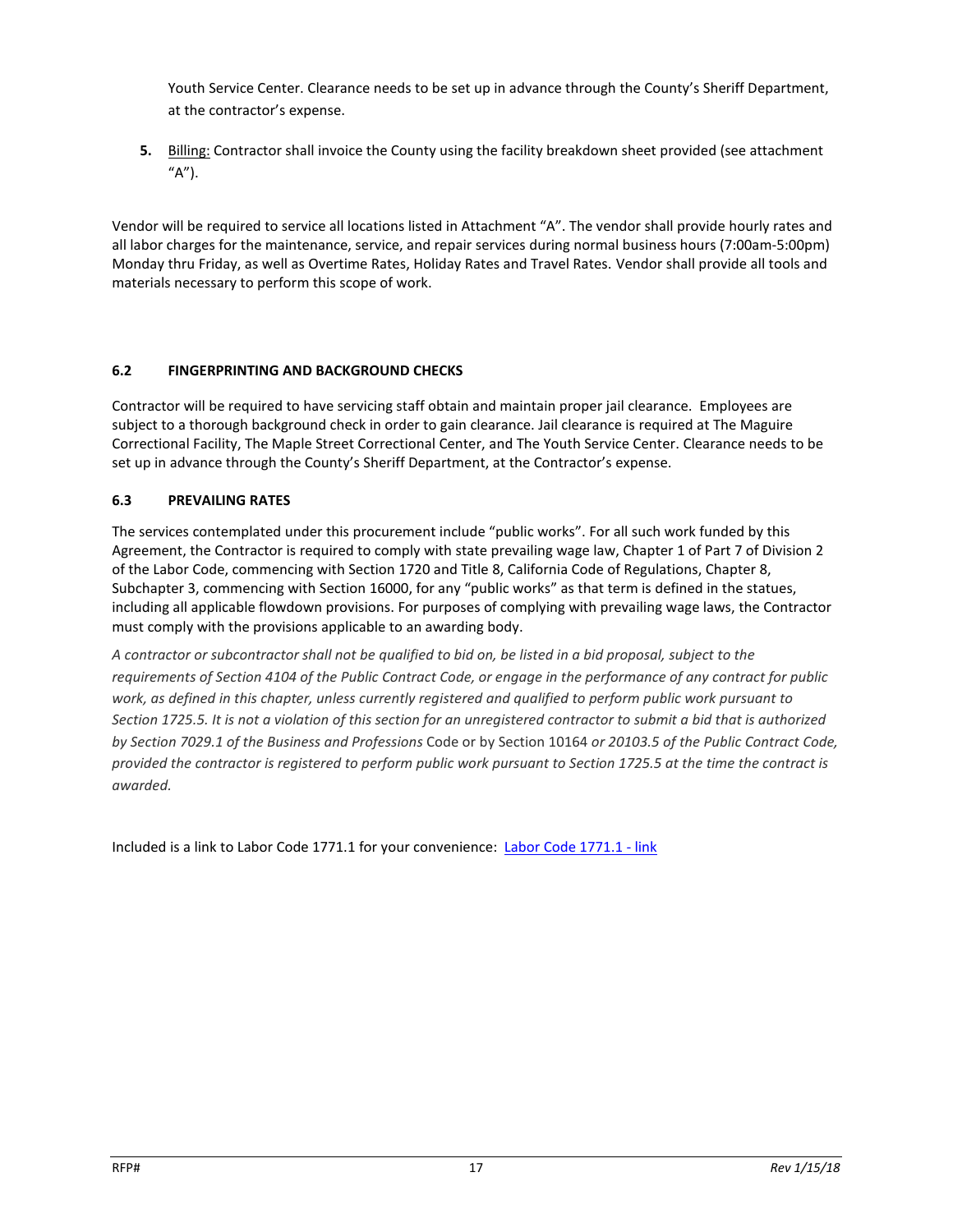### *SECTION VII - ATTACHMENTS*

### **ATTACHMENT "A"**

Separate Excel worksheet with site locations, monthly pricing and Proposal Sheet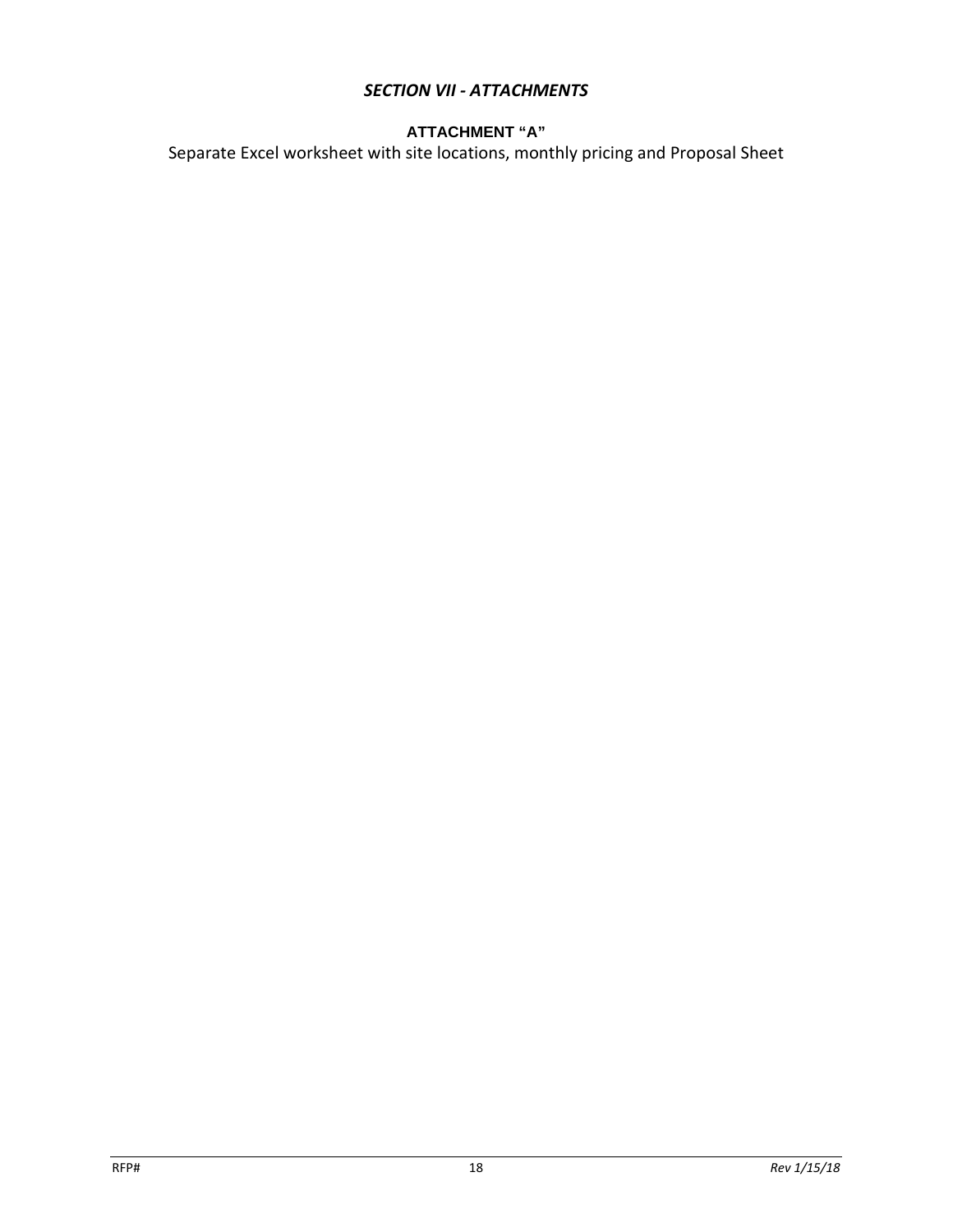#### **ATTACHMENT "B"**

### SAMPLE AGREEMENT

#### **Agreement No. \_\_\_\_\_\_\_\_\_\_\_\_\_\_\_\_\_\_\_\_\_\_\_\_\_\_**

#### **AGREEMENT BETWEEN THE COUNTY OF SAN MATEO AND [Contractor name]**

This Agreement is entered into this day of the state of the County of the County of the County of San Mateo, a political subdivision of the state of California, hereinafter called "County," and [Insert contractor legal name here], hereinafter called "Contractor."

\* \* \*

Whereas, pursuant to Section 31000 of the California Government Code, County may contract with independent contractors for the furnishing of such services to or for County or any Department thereof; and

Whereas, it is necessary and desirable that Contractor be retained for the purpose of pest control services.

#### **Now, therefore, it is agreed by the parties to this Agreement as follows: 4. Exhibits and Attachments**

The following exhibits and attachments are attached to this Agreement and incorporated into this Agreement by this reference:

Exhibit A – Invitation for Proposal Attachment A – Proposal Sheet, Pricing and List of Equipment & Locations Attachment B - Sample Agreement Attachment C - Contractor's Declaration Form Attachment D - Proposal Sheets

#### **5. Services to be performed by Contractor**

In consideration of the payments set forth in this Agreement and in Exhibit B, Contractor shall perform services for County in accordance with the terms, conditions, and specifications set forth in this Agreement and in Exhibit A.

### **6. Payments**

In consideration of the services provided by Contractor in accordance with all terms, conditions, and specifications set forth in this Agreement and in Exhibit A, County shall make payment to Contractor based on the rates and in the manner specified in Exhibit B. County reserves the right to withhold payment if County determines that the quantity or quality of the work performed is unacceptable. In no event shall County's total fiscal obligation under this Agreement exceed[write out amount] (\$Amount).In the event that the County makes any advance payments, Contractor agrees to refund any amounts in excess of the amount owed by the County at the time of contract termination or expiration. Contractor is not entitled to payment for work not performed as required by this agreement.

#### **7. Term**

Subject to compliance with all terms and conditions, the term of this Agreement shall be from October 1, 2022, through September 30, 2025.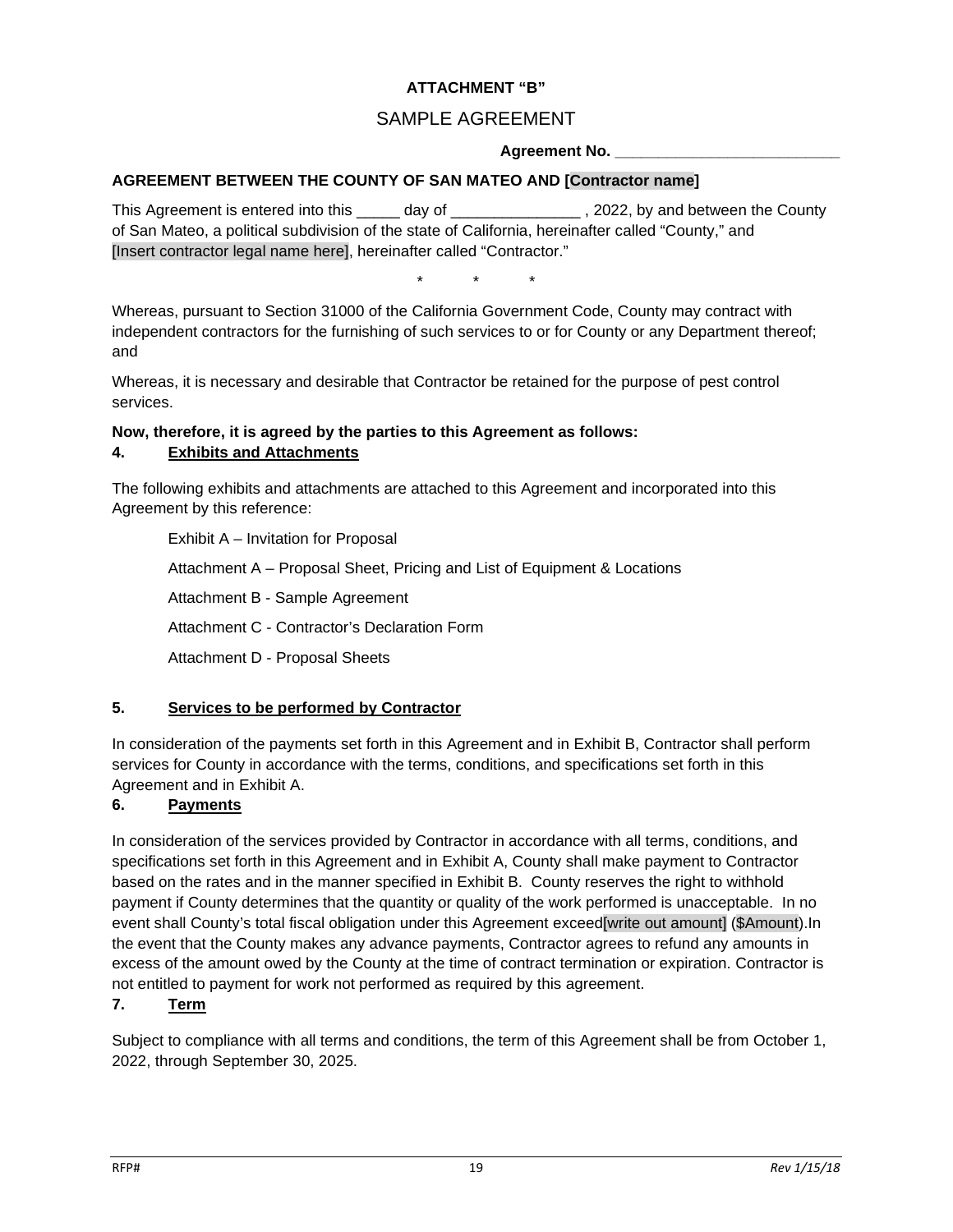### **8. Termination**

This Agreement may be terminated by Contractor or by the Director of Public Works or his/her designee at any time without a requirement of good cause upon thirty (30) days' advance written notice to the other party. Subject to availability of funding, Contractor shall be entitled to receive payment for work/services provided prior to termination of the Agreement. Such payment shall be that prorated portion of the full payment determined by comparing the work/services actually completed to the work/services required by the Agreement.

County may terminate this Agreement or a portion of the services referenced in the Attachments and Exhibits based upon the unavailability of Federal, State, or County funds by providing written notice to Contractor as soon as is reasonably possible after County learns of said unavailability of outside funding.

County may terminate this Agreement for cause. In order to terminate for cause, County must first give Contractor notice of the alleged breach. Contractor shall have five business days after receipt of such notice to respond and a total of ten calendar days after receipt of such notice to cure the alleged breach. If Contractor fails to cure the breach within this period, County may immediately terminate this Agreement without further action. The option available in this paragraph is separate from the ability to terminate without cause with appropriate notice described above. In the event that County provides notice of an alleged breach pursuant to this section, County may, in extreme circumstances, immediately suspend performance of services and payment under this Agreement pending the resolution of the process described in this paragraph. County has sole discretion to determine what constitutes an extreme circumstance for purposes of this paragraph, and County shall use reasonable judgment in making that determination.

### **9. Contract Materials**

At the end of this Agreement, or in the event of termination, all finished or unfinished documents, data, studies, maps, photographs, reports, and other written materials (collectively referred to as "contract materials") prepared by Contractor under this Agreement shall become the property of County and shall be promptly delivered to County. Upon termination, Contractor may make and retain a copy of such contract materials if permitted by law.

### **10. Relationship of Parties**

Contractor agrees and understands that the work/services performed under this Agreement are performed as an independent contractor and not as an employee of County and that neither Contractor nor its employees acquire any of the rights, privileges, powers, or advantages of County employees. 11. **Hold Harmless**

### **a. General Hold Harmless**

Contractor shall indemnify and save harmless County and its officers, agents, employees, and servants from all claims, suits, or actions of every name, kind, and description resulting from this Agreement, the performance of any work or services required of Contractor under this Agreement, or payments made pursuant to this Agreement brought for, or on account of, any of the following:

(A) injuries to or death of any person, including Contractor or its employees/officers/agents;

(B) damage to any property of any kind whatsoever and to whomsoever belonging;

(C) any sanctions, penalties, or claims of damages resulting from Contractor's failure to comply, if applicable, with the requirements set forth in the Health Insurance Portability and Accountability Act of 1996 (HIPAA) and all Federal regulations promulgated thereunder, as amended; or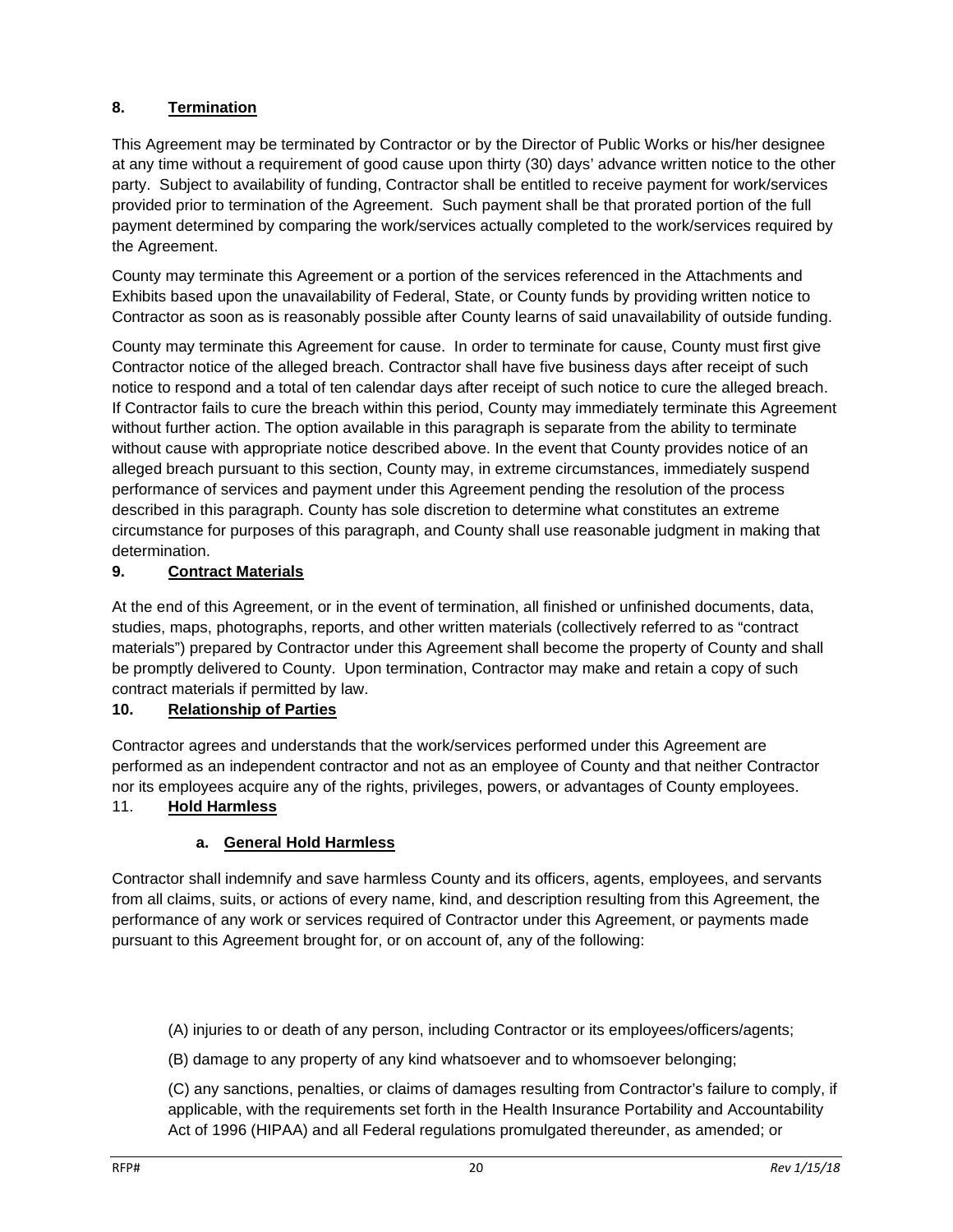(D) any other loss or cost, including but not limited to that caused by the concurrent active or passive negligence of County and/or its officers, agents, employees, or servants. However, Contractor's duty to indemnify and save harmless under this Section shall not apply to injuries or damage for which County has been found in a court of competent jurisdiction to be solely liable by reason of its own negligence or willful misconduct.

The duty of Contractor to indemnify and save harmless as set forth by this Section shall include the duty to defend as set forth in Section 2778 of the California Civil Code.

### **b. Intellectual Property Indemnification**

Contractor hereby certifies that it owns, controls, and/or licenses and retains all right, title, and/or interest in and to any intellectual property it uses in relation to this Agreement, including the design, look, feel, features, source code, content, and/or other technology relating to any part of the services it provides under this Agreement and including all related patents, inventions, trademarks, and copyrights, all applications therefor, and all trade names, service marks, know how, and trade secrets (collectively referred to as "IP Rights") except as otherwise noted by this Agreement.

Contractor warrants that the services it provides under this Agreement do not infringe, violate, trespass, or constitute the unauthorized use or misappropriation of any IP Rights of any third party. Contractor shall defend, indemnify, and hold harmless County from and against all liabilities, costs, damages, losses, and expenses (including reasonable attorney fees) arising out of or related to any claim by a third party that the services provided under this Agreement infringe or violate any third-party's IP Rights provided any such right is enforceable in the United States. Contractor's duty to defend, indemnify, and hold harmless under this Section applies only provided that: (a) County notifies Contractor promptly in writing of any notice of any such third-party claim; (b) County cooperates with Contractor, at Contractor's expense, in all reasonable respects in connection with the investigation and defense of any such thirdparty claim; (c) Contractor retains sole control of the defense of any action on any such claim and all negotiations for its settlement or compromise (provided Contractor shall not have the right to settle any criminal action, suit, or proceeding without County's prior written consent, not to be unreasonably withheld, and provided further that any settlement permitted under this Section shall not impose any financial or other obligation on County, impair any right of County, or contain any stipulation, admission, or acknowledgement of wrongdoing on the part of County without County's prior written consent, not to be unreasonably withheld); and (d) should services under this Agreement become, or in Contractor's opinion be likely to become, the subject of such a claim, or in the event such a third party claim or threatened claim causes County's reasonable use of the services under this Agreement to be seriously endangered or disrupted, Contractor shall, at Contractor's option and expense, either: (i) procure for County the right to continue using the services without infringement or (ii) replace or modify the services so that they become non-infringing but remain functionally equivalent.

Notwithstanding anything in this Section to the contrary, Contractor will have no obligation or liability to County under this Section to the extent any otherwise covered claim is based upon: (a) any aspects of the services under this Agreement which have been modified by or for County (other than modification performed by, or at the direction of, Contractor) in such a way as to cause the alleged infringement at issue; and/or (b) any aspects of the services under this Agreement which have been used by County in a manner prohibited by this Agreement.

The duty of Contractor to indemnify and save harmless as set forth by this Section shall include the duty to defend as set forth in Section 2778 of the California Civil Code.

### **12. Assignability and Subcontracting**

Contractor shall not assign this Agreement or any portion of it to a third party or subcontract with a third party to provide services required by Contractor under this Agreement without the prior written consent of County. Any such assignment or subcontract without County's prior written consent shall give County the right to automatically and immediately terminate this Agreement without penalty or advance notice.

### **13. Insurance**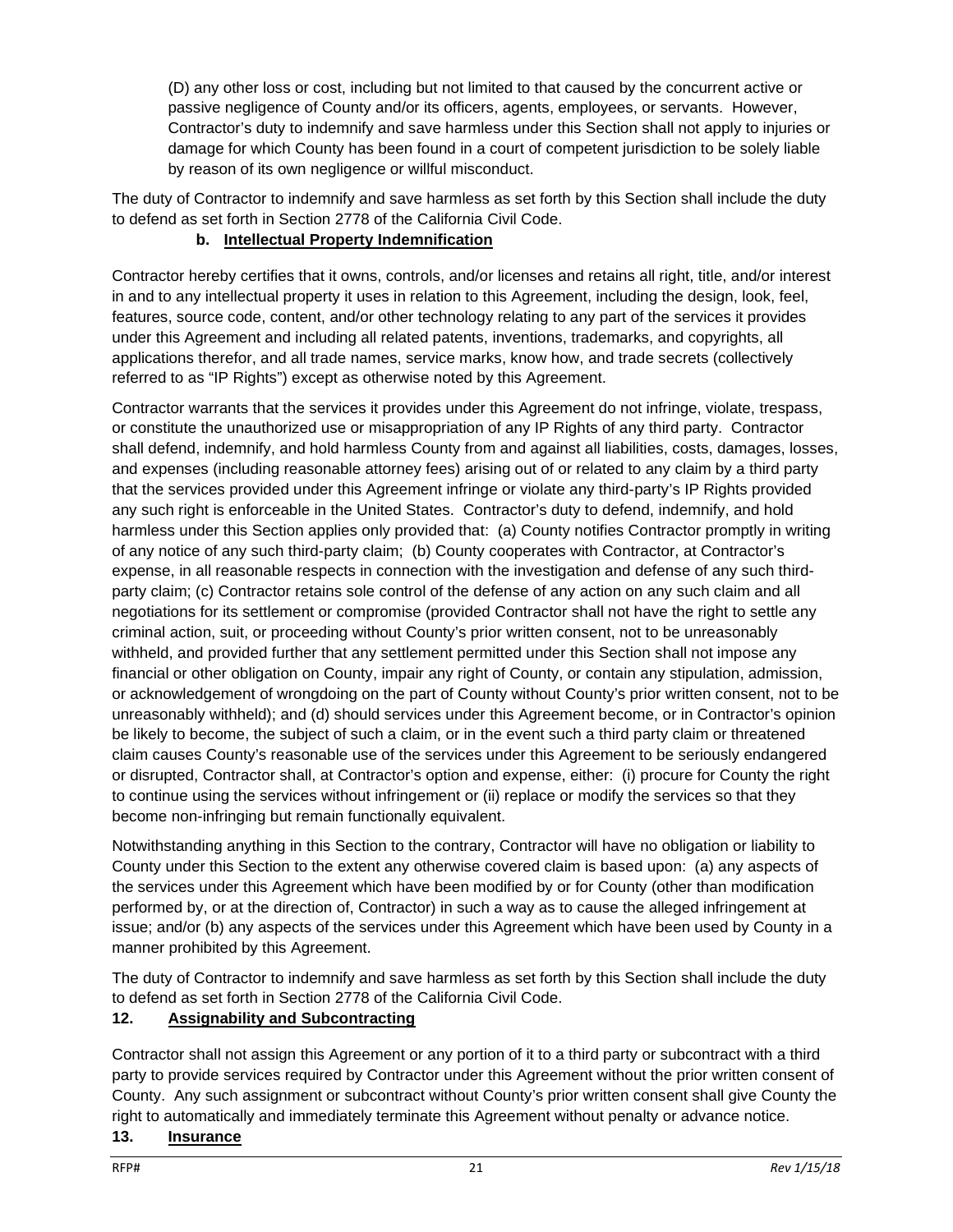### **a. General Requirements**

Contractor shall not commence work or be required to commence work under this Agreement unless and until all insurance required under this Section has been obtained and such insurance has been approved by County's Risk Management, and Contractor shall use diligence to obtain such insurance and to obtain such approval. Contractor shall furnish County with certificates of insurance evidencing the required coverage, and there shall be a specific contractual liability endorsement extending Contractor's coverage to include the contractual liability assumed by Contractor pursuant to this Agreement. These certificates shall specify or be endorsed to provide that thirty (30) days' notice must be given, in writing, to County of any pending change in the limits of liability or of any cancellation or modification of the policy.

### **b. Workers' Compensation and Employer's Liability Insurance**

Contractor shall have in effect during the entire term of this Agreement workers' compensation and employer's liability insurance providing full statutory coverage. In signing this Agreement, Contractor certifies, as required by Section 1861 of the California Labor Code, that (a) it is aware of the provisions of Section 3700 of the California Labor Code, which require every employer to be insured against liability for workers' compensation or to undertake self-insurance in accordance with the provisions of the Labor Code, and (b) it will comply with such provisions before commencing the performance of work under this Agreement.

### **c. Liability Insurance**

Contractor shall take out and maintain during the term of this Agreement such bodily injury liability and property damage liability insurance as shall protect Contractor and all of its employees/officers/agents while performing work covered by this Agreement from any and all claims for damages for bodily injury, including accidental death, as well as any and all claims for property damage which may arise from Contractor's operations under this Agreement, whether such operations be by Contractor, any subcontractor, anyone directly or indirectly employed by either of them, or an agent of either of them. Such insurance shall be combined single limit bodily injury and property damage for each occurrence and shall not be less than the amounts specified below:

| i. Comprehensive General Liability    | \$1,000,000 |
|---------------------------------------|-------------|
| ii. Motor Vehicle Liability Insurance | \$1,000,000 |
| iii. Professional Liability           | \$1,000,000 |

County and its officers, agents, employees, and servants shall be named as additional insured on any such policies of insurance, which shall also contain a provision that (a) the insurance afforded thereby to County and its officers, agents, employees, and servants shall be primary insurance to the full limits of liability of the policy and (b) if the County or its officers, agents, employees, and servants have other insurance against the loss covered by such a policy, such other insurance shall be excess insurance only.

In the event of the breach of any provision of this Section, or in the event any notice is received which indicates any required insurance coverage will be diminished or canceled, County, at its option, may, notwithstanding any other provision of this Agreement to the contrary, immediately declare a material breach of this Agreement and suspend all further work and payment pursuant to this Agreement.

### **14. Compliance With Laws**

All services to be performed by Contractor pursuant to this Agreement shall be performed in accordance with all applicable Federal, State, County, and municipal laws, ordinances, and regulations, including but not limited to the Health Insurance Portability and Accountability Act of 1996 (HIPAA) and the Federal Regulations promulgated thereunder, as amended (if applicable), the Business Associate requirements set forth in Attachment H (if attached), the Americans with Disabilities Act of 1990, as amended, and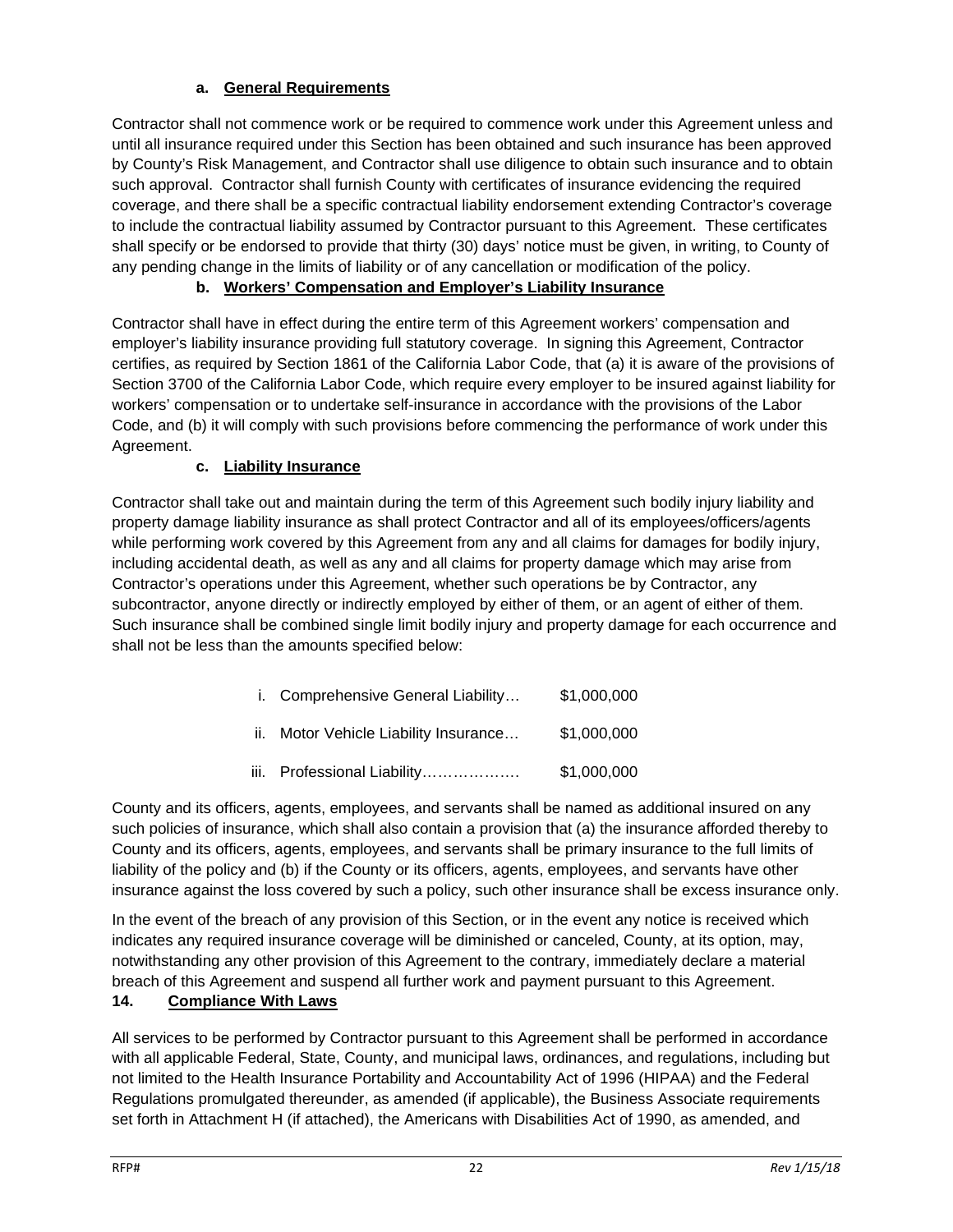Section 504 of the Rehabilitation Act of 1973, which prohibits discrimination on the basis of disability in programs and activities receiving any Federal or County financial assistance. Such services shall also be performed in accordance with all applicable ordinances and regulations, including but not limited to appropriate licensure, certification regulations, provisions pertaining to confidentiality of records, and applicable quality assurance regulations. In the event of a conflict between the terms of this Agreement and any applicable State, Federal, County, or municipal law or regulation, the requirements of the applicable law or regulation will take precedence over the requirements set forth in this Agreement.

Further, Contractor certifies that it and all of its subcontractors will adhere to all applicable provisions of Chapter 4.106 of the San Mateo County Ordinance Code, which regulates the use of disposable food service ware. Accordingly, Contractor shall not use any non-recyclable plastic disposable food service ware when providing prepared food on property owned or leased by the County and instead shall use biodegradable, compostable, reusable, or recyclable plastic food service ware on property owned or leased by the County.

Contractor will timely and accurately complete, sign, and submit all necessary documentation of compliance.

### **15. Non-Discrimination and Other Requirements**

### **a. General Non-discrimination**

No person shall be denied any services provided pursuant to this Agreement (except as limited by the scope of services) on the grounds of race, color, national origin, ancestry, age, disability (physical or mental), sex, sexual orientation, gender identity, marital or domestic partner status, religion, political beliefs or affiliation, familial or parental status (including pregnancy), medical condition (cancer-related), military service, or genetic information.

### **b. Equal Employment Opportunity**

Contractor shall ensure equal employment opportunity based on objective standards of recruitment, classification, selection, promotion, compensation, performance evaluation, and management relations for all employees under this Agreement. Contractor's equal employment policies shall be made available to County upon request.

### **c. Section 504 of the Rehabilitation Act of 1973**

Contractor shall comply with Section 504 of the Rehabilitation Act of 1973, as amended, which provides that no otherwise qualified individual with a disability shall, solely by reason of a disability, be excluded from the participation in, be denied the benefits of, or be subjected to discrimination in the performance of any services this Agreement. This Section applies only to contractors who are providing services to members of the public under this Agreement.

### **d. Compliance with County's Equal Benefits Ordinance**

Contractor shall comply with all laws relating to the provision of benefits to its employees and their spouses or domestic partners, including, but not limited to, such laws prohibiting discrimination in the provision of such benefits on the basis that the spouse or domestic partner of the Contractor's employee is of the same or opposite sex as the employee.

### **e. Discrimination Against Individuals with Disabilities**

The nondiscrimination requirements of 41 C.F.R. 60-741.5(a) are incorporated into this Agreement as if fully set forth here, and Contractor and any subcontractor shall aproposale by the requirements of 41 C.F.R. 60–741.5(a). This regulation prohibits discrimination against qualified individuals on the basis of disability and requires affirmative action by covered prime contractors and subcontractors to employ and advance in employment qualified individuals with disabilities.

### **f. History of Discrimination**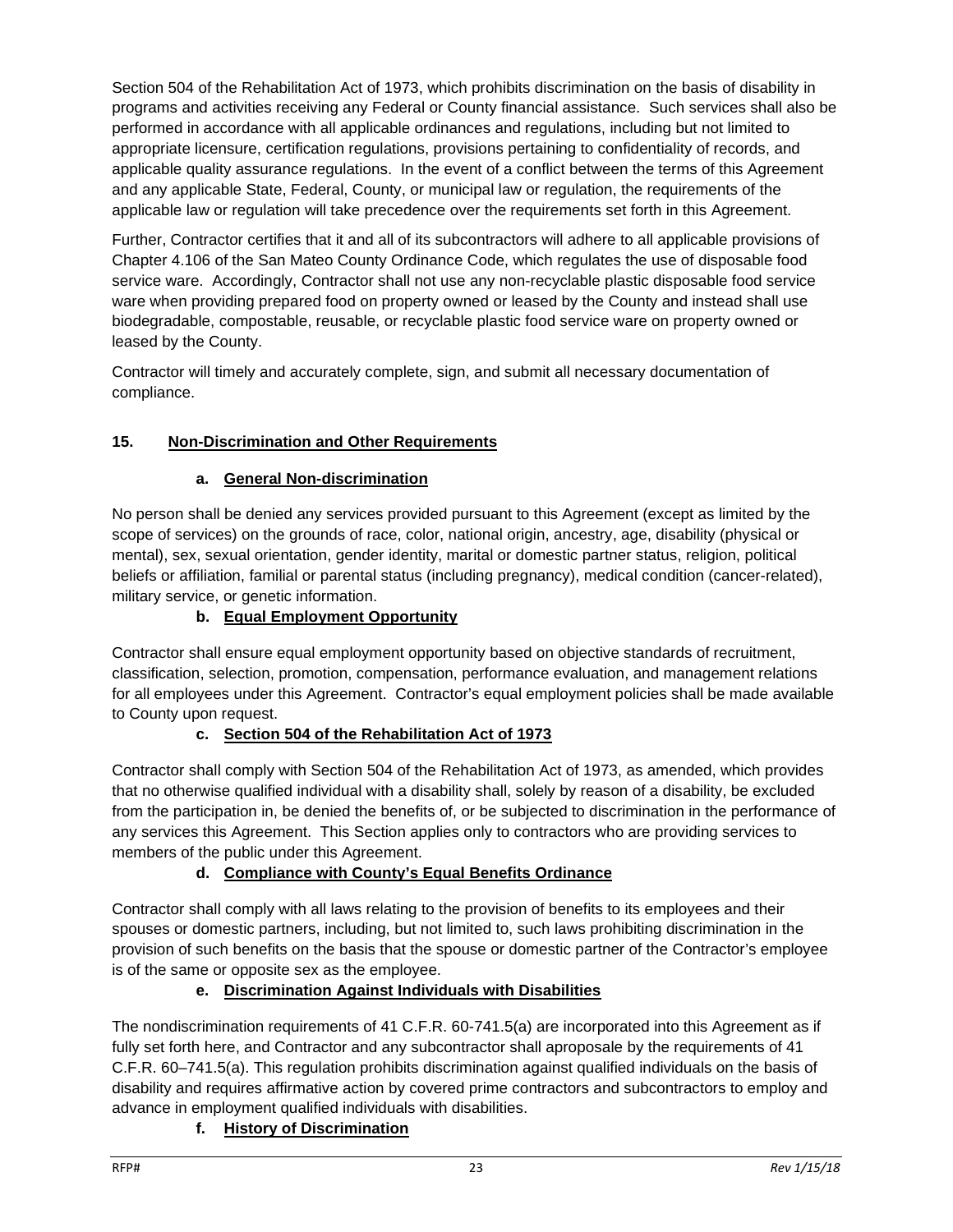Contractor certifies that no finding of discrimination has been issued in the past 365 days against Contractor by the Equal Employment Opportunity Commission, the California Department of Fair Employment and Housing, or any other investigative entity. If any finding(s) of discrimination have been issued against Contractor within the past 365 days by the Equal Employment Opportunity Commission, the California Department of Fair Employment and Housing, or other investigative entity, Contractor shall provide County with a written explanation of the outcome(s) or remedy for the discrimination prior to execution of this Agreement. Failure to comply with this Section shall constitute a material breach of this Agreement and subjects the Agreement to immediate termination at the sole option of the County.

#### **g. Reporting; Violation of Non-discrimination Provisions**

Contractor shall report to the County Manager the filing in any court or with any administrative agency of any complaint or allegation of discrimination on any of the bases prohibited by this Section of the Agreement or the Section titled "Compliance with Laws". Such duty shall include reporting of the filing of any and all charges with the Equal Employment Opportunity Commission, the California Department of Fair Employment and Housing, or any other entity charged with the investigation or adjudication of allegations covered by this subsection within 30 days of such filing, provided that within such 30 days such entity has not notified Contractor that such charges are dismissed or otherwise unfounded. Such notification shall include a general description of the circumstances involved and a general description of the kind of discrimination alleged (for example, gender-, sexual orientation-, religion-, or race-based discrimination).

Violation of the non-discrimination provisions of this Agreement shall be considered a breach of this Agreement and subject the Contractor to penalties, to be determined by the County Manager, including but not limited to the following:

- 16. termination of this Agreement;
- 17. disqualification of the Contractor from being considered for or being awarded a County contract for a period of up to 3 years;
- 18. liquidated damages of \$2,500 per violation; and/or
- 19. imposition of other appropriate contractual and civil remedies and sanctions, as determined by the County Manager.

To effectuate the provisions of this Section, the County Manager shall have the authority to offset all or any portion of the amount described in this Section against amounts due to Contractor under this Agreement or any other agreement between Contractor and County.

#### **a. Compliance with Living Wage Ordinance**

As required by Chapter 2.88 of the San Mateo County Ordinance Code, Contractor certifies all contractor(s) and subcontractor(s) obligated under this contract shall fully comply with the provisions of the County of San Mateo Living Wage Ordinance, including, but not limited to, paying all Covered Employees the current Living Wage and providing notice to all Covered Employees and Subcontractors as required under the Ordinance.

#### **b. Compliance with Prevailing Wage Ordinance**

In accordance with the General Conditions, it shall be mandatory upon the Contractor and subcontractors to pay not less than the said prevailing wage rates to all laborers, workmen, or mechanics employed by them in the execution of this Contract. Contractor will be responsible for compliance with all the provisions of the California Labor Code, Article 2-Wages, Chapter 1, Part 7, Division 2, Section 1770 et seq. A copy of the prevailing wage scale established by the Department of Industrial Relations is on file in the office of the Director of Public Works, and available at www.dir.ca.gov/DLSR or by phone at 415- 703-4774. California Labor Code Section 1776(a) requires each contractor and subcontractor keep accurate payroll records of trades workers on all public works projects and to submit copies of certified payroll records upon request.

### **20. Compliance with County Employee Jury Service Ordinance**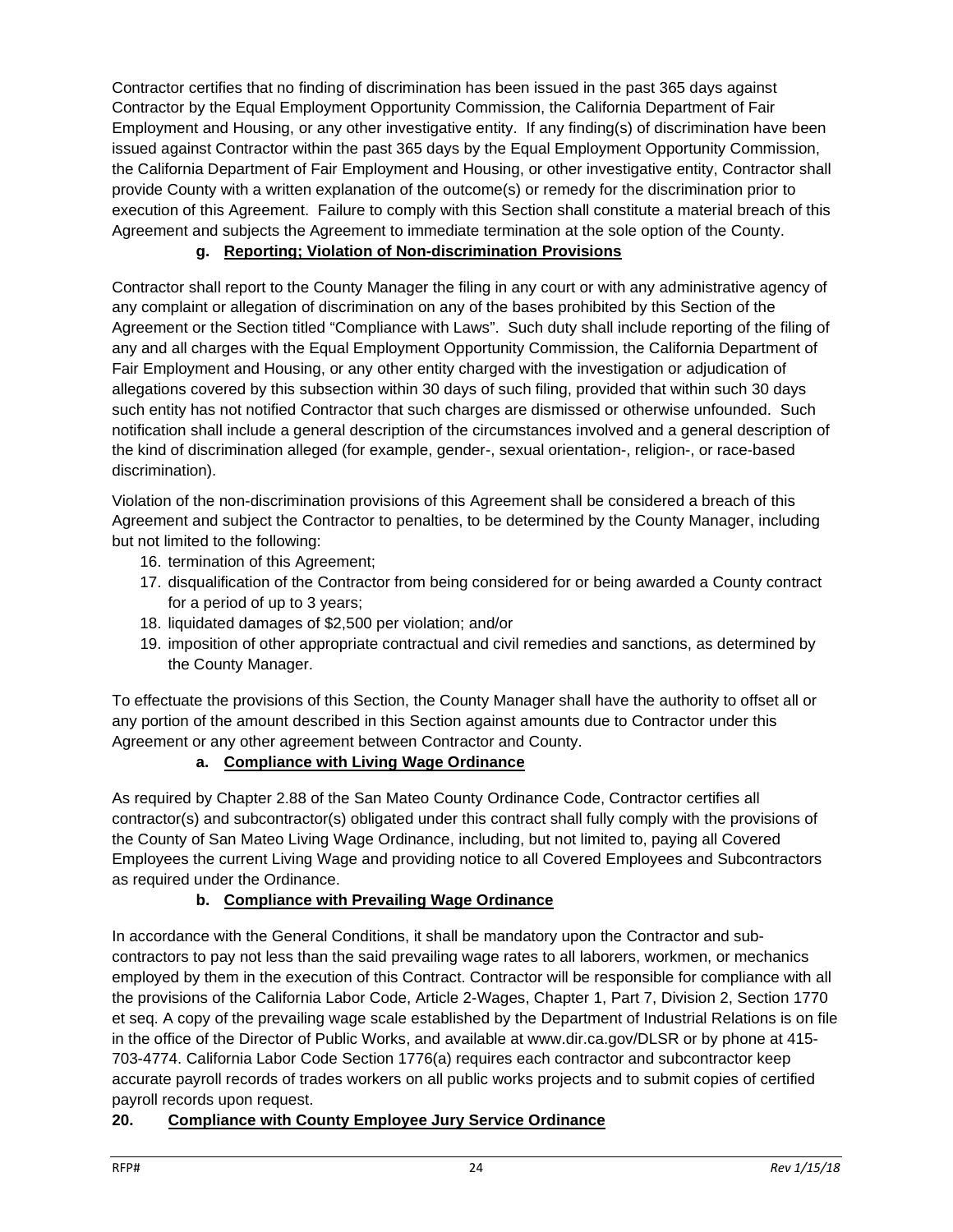Contractor shall comply with Chapter 2.85 of the County's Ordinance Code, which states that Contractor shall have and adhere to a written policy providing that its employees, to the extent they are full-time employees and live in San Mateo County, shall receive from the Contractor, on an annual basis, no fewer than five days of regular pay for jury service in San Mateo County, with jury pay being provided only for each day of actual jury service. The policy may provide that such employees deposit any fees received for such jury service with Contractor or that the Contractor may deduct from an employee's regular pay the fees received for jury service in San Mateo County. By signing this Agreement, Contractor certifies that it has and adheres to a policy consistent with Chapter 2.85. For purposes of this Section, if Contractor has no employees in San Mateo County, it is sufficient for Contractor to provide the following written statement to County: "For purposes of San Mateo County's jury service ordinance, Contractor certifies that it has no full-time employees who live in San Mateo County. To the extent that it hires any such employees during the term of its Agreement with San Mateo County, Contractor shall adopt a policy that complies with Chapter 2.85 of the County's Ordinance Code." The requirements of Chapter 2.85 do not apply if this Agreement's total value listed in the Section titled "Payments", is less than one-hundred thousand dollars (\$100,000), but Contractor acknowledges that Chapter 2.85's requirements will apply if this Agreement is amended such that its total value meets or exceeds that threshold amount.

### **21. Retention of Records; Right to Monitor and Audit**

(a) Contractor shall maintain all required records relating to services provided under this Agreement for three (3) years after County makes final payment and all other pending matters are closed, and Contractor shall be subject to the examination and/or audit by County, a Federal grantor agency, and the State of California.

(b) Contractor shall comply with all program and fiscal reporting requirements set forth by applicable Federal, State, and local agencies and as required by County.

(c) Contractor agrees upon reasonable notice to provide to County, to any Federal or State department having monitoring or review authority, to County's authorized representative, and/or to any of their respective audit agencies access to and the right to examine all records and documents necessary to determine compliance with relevant Federal, State, and local statutes, rules, and regulations, to determine compliance with this Agreement, and to evaluate the quality, appropriateness, and timeliness of services performed.

### **22. Merger Clause; Amendments**

This Agreement, including the Exhibits and Attachments attached to this Agreement and incorporated by reference, constitutes the sole Agreement of the parties to this Agreement and correctly states the rights, duties, and obligations of each party as of this document's date. In the event that any term, condition, provision, requirement, or specification set forth in the body of this Agreement conflicts with or is inconsistent with any term, condition, provision, requirement, or specification in any Exhibit and/or Attachment to this Agreement, the provisions of the body of the Agreement shall prevail. Any prior agreement, promises, negotiations, or representations between the parties not expressly stated in this document are not binding. All subsequent modifications or amendments shall be in writing and signed by the parties.

### **23. Controlling Law; Venue**

The validity of this Agreement and of its terms, the rights and duties of the parties under this Agreement, the interpretation of this Agreement, the performance of this Agreement, and any other dispute of any nature arising out of this Agreement shall be governed by the laws of the State of California without regard to its choice of law or conflict of law rules. Any dispute arising out of this Agreement shall be venued either in the San Mateo County Superior Court or in the United States District Court for the Northern District of California.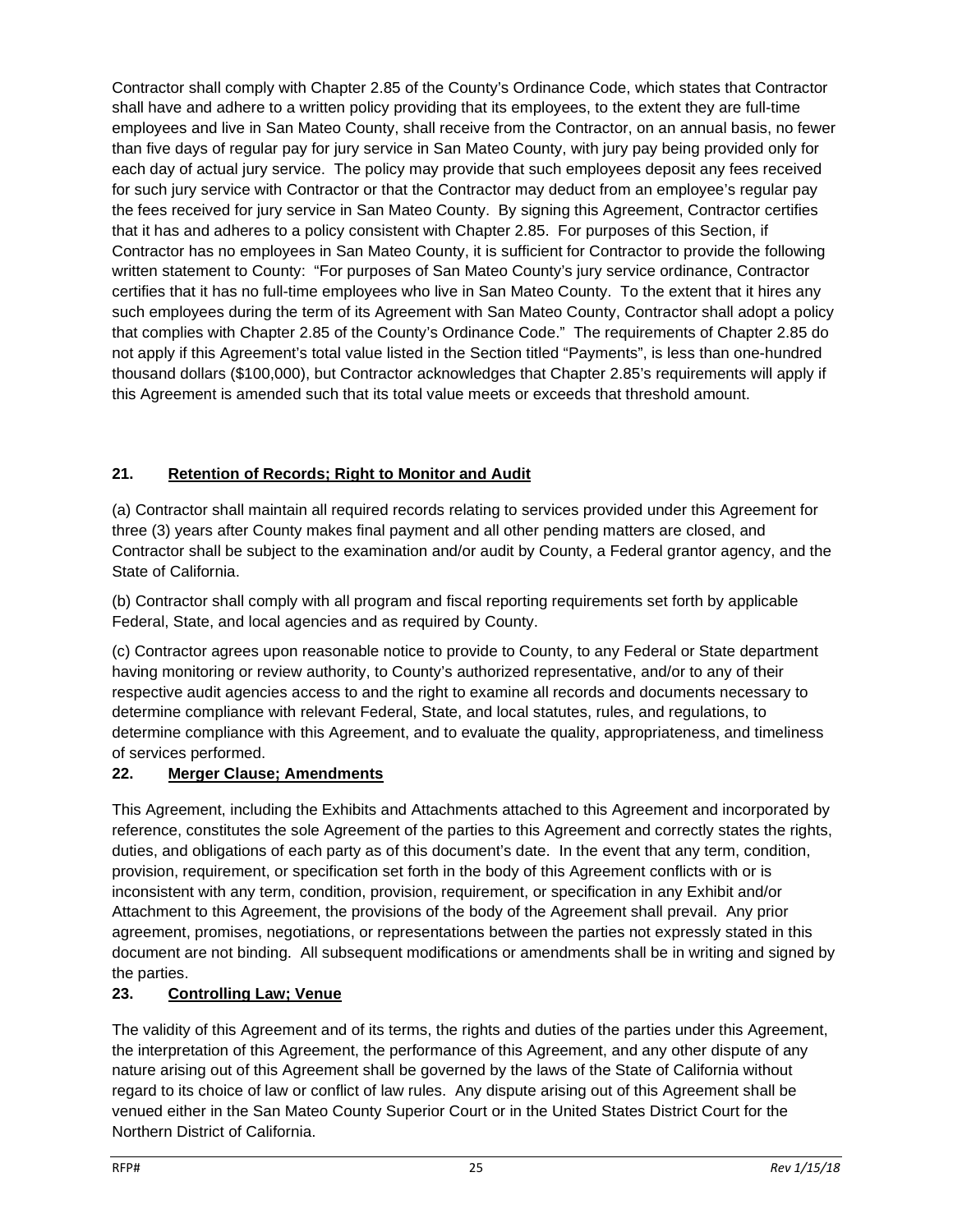#### **24. Notices**

Any notice, request, demand, or other communication required or permitted under this Agreement shall be deemed to be properly given when both: (1) transmitted via facsimile to the telephone number listed below or transmitted via email to the email address listed below; and (2) sent to the physical address listed below by either being deposited in the United States mail, postage prepaid, or deposited for overnight delivery, charges prepaid, with an established overnight courier that provides a tracking number showing confirmation of receipt.

In the case of County, to:

| Name/Title: | Gary Behrens                                        |
|-------------|-----------------------------------------------------|
| Address:    | 455 County Center, Basement, Redwood City, CA 94063 |
| Telephone:  | (650) 363-1875                                      |
| Facsimile:  | (650) 599-1072                                      |
| Email:      | gbehrens@smcgov.org                                 |

In the case of Contractor, to:

| Name/Title: | [insert] |
|-------------|----------|
| Address:    | [insert] |
| Telephone:  | [insert] |
| Facsimile:  | [insert] |
| Email:      | [insert] |

#### **25. Electronic Signature**

Both County and Contractor wish to permit this Agreement and future documents relating to this Agreement to be digitally signed in accordance with California law and County's Electronic Signature Administrative Memo. Any party to this Agreement may revoke such agreement to permit electronic signatures at any time in relation to all future documents by providing notice pursuant to this Agreement.

#### **26. Payment of Permits/Licenses**

Contractor bears responsibility to obtain any license, permit, or approval required from any agency for work/services to be performed under this Agreement at Contractor's own expense prior to commencement of said work/services. Failure to do so will result in forfeit of any right to compensation under this Agreement.

\* \* \*

In witness of and in agreement with this Agreement's terms, the parties, by their duly authorized representatives, affix their respective signatures:

#### For Contractor: [**SERVICE PROVIDER COMPANY NAME**]

Contractor Signature

**\_\_\_\_\_\_\_\_\_\_\_\_\_\_\_\_\_\_\_\_\_\_\_\_\_\_\_\_\_**

Date

**\_\_\_\_\_\_\_\_\_\_\_\_\_\_\_\_\_\_\_\_\_\_\_\_\_\_\_** Contractor Name (please print)

**\_\_\_\_\_\_\_\_\_\_\_\_\_\_\_**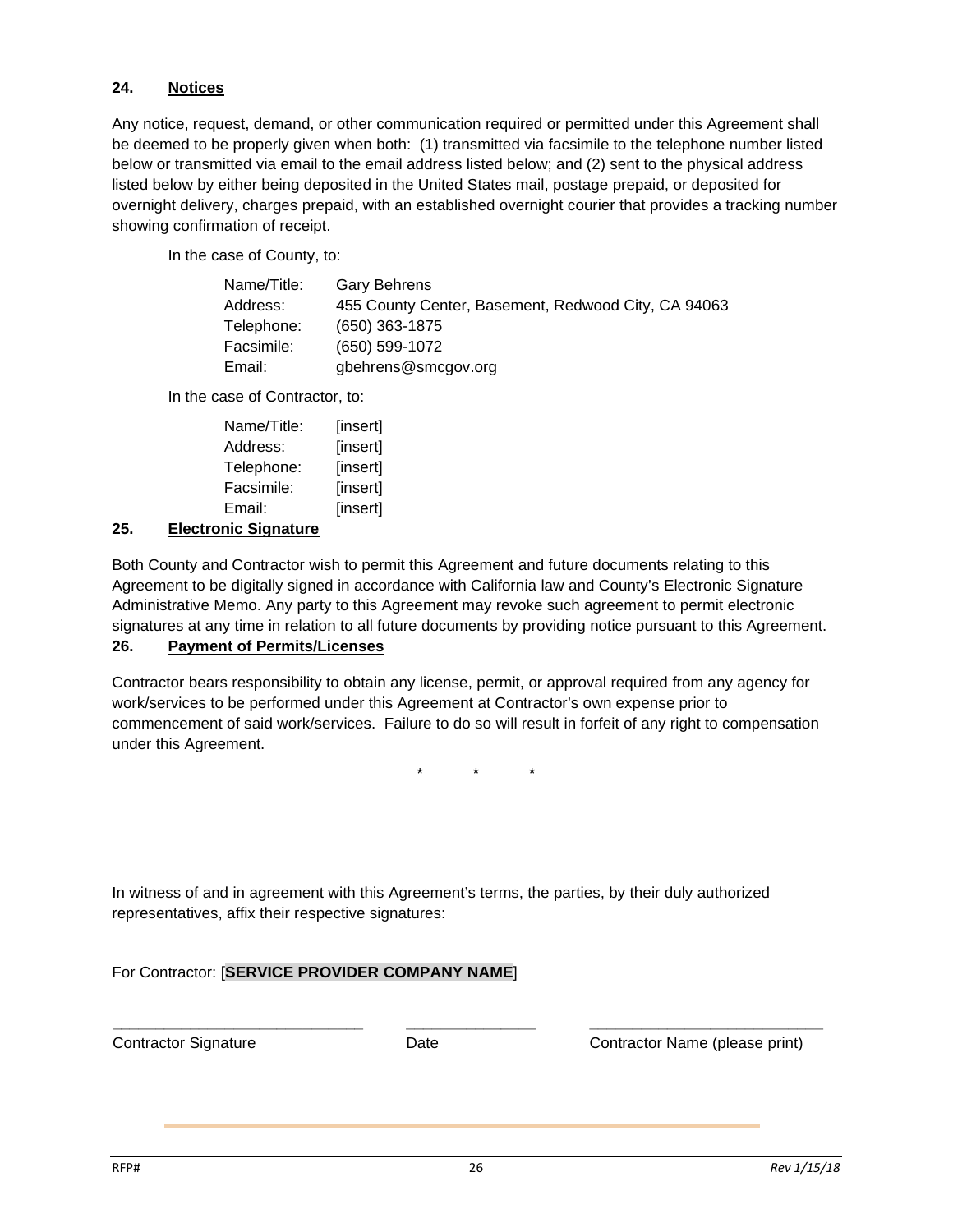### COUNTY OF SAN MATEO

By: Don Horsley

President, Board of Supervisors, San Mateo County

Date:

ATTEST:

By: Clerk of Said Board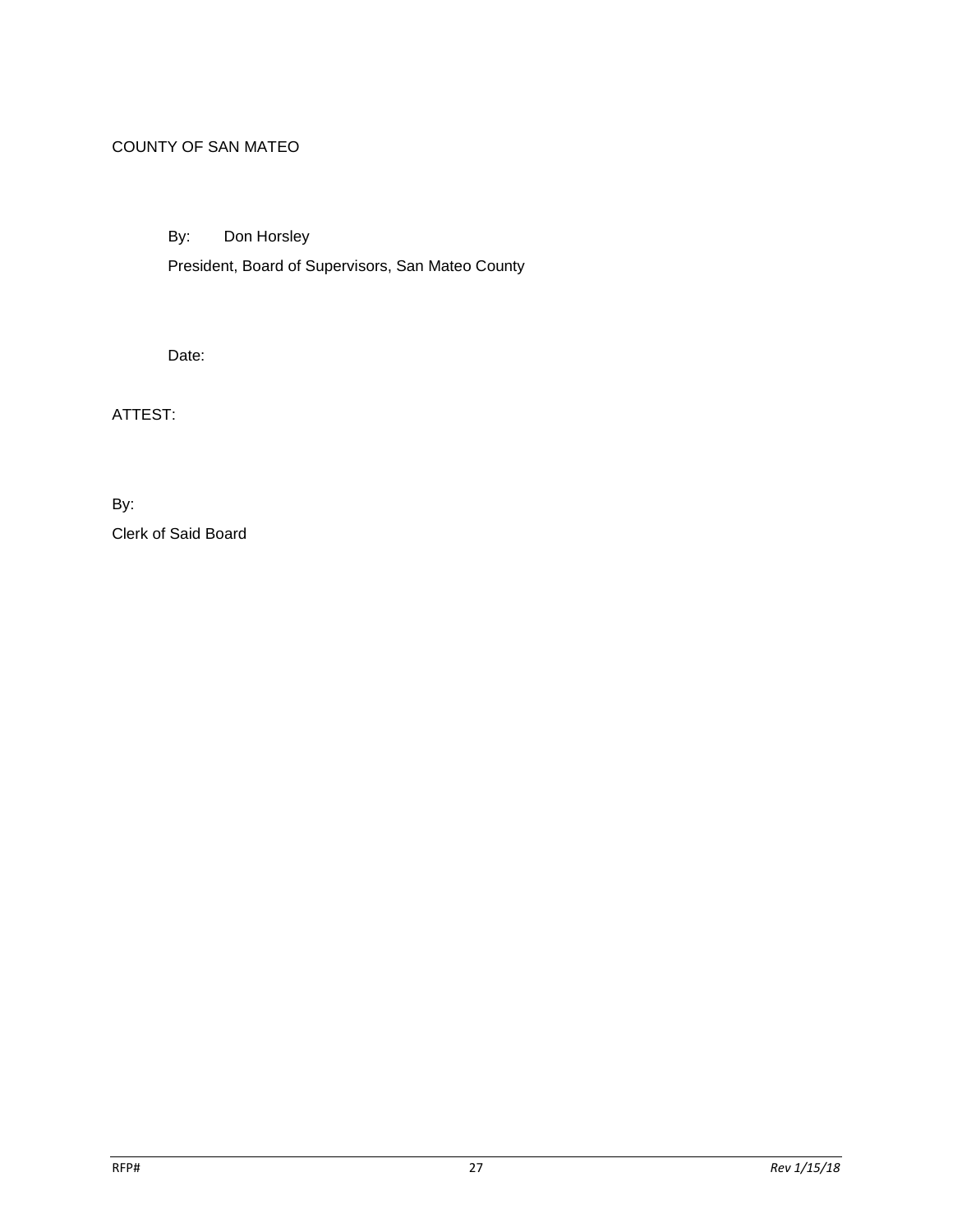#### **ATTACHMENT "C"**

### County of San Mateo

### Contractor's Declaration Form

#### **I. CONTRACTOR INFORMATION**

| <b>Contractor Name:</b> | Phone: |
|-------------------------|--------|
| <b>Contact Person:</b>  | Fax:   |
| Address:                |        |

#### **II. EQUAL BENEFITS** (check one or more boxes)

#### *Contractors with contracts in excess of \$5,000 must treat spouses and domestic partners equally as to employee benefits.*

- $\mathcal{C}$ Contractor complies with the County's Equal Benefits Ordinance by:
	- П offering equal benefits to employees with spouses and employees with domestic partners.
	- $\overline{\mathcal{L}}$ offering a cash equivalent payment to eligible employees in lieu of equal benefits.
- F Contractor does not comply with the County's Equal Benefits Ordinance.
- $\overline{\phantom{a}}$ Contractor is exempt from this requirement because:
	- $\overline{\mathcal{L}}$ Contractor has no employees, does not provide benefits to employees' spouses, or the contract is for \$5,000 or less.
	- $\overline{\mathcal{C}}$ Contractor is a party to a collective bargaining agreement that began on \_\_\_\_\_\_\_\_(date) and expires on \_\_\_\_\_\_\_\_(date), and intends to offer equal benefits when said agreement expires.

#### **III. NON-DISCRIMINATION** (check appropriate box)

- E. Finding(s) of discrimination have been issued against Contractor within the past year by the Equal Employment Opportunity Commission, Fair Employment and Housing Commission, or other investigative entity. Please see attached sheet of paper explaining the outcome(s) or remedy for the discrimination.
- $\mathcal{L}_{\mathcal{A}}$ No finding of discrimination has been issued in the past year against the Contractor by the Equal Employment Opportunity Commission, Fair Employment and Housing Commission, or any other entity.

#### **IV. EMPLOYEE JURY SERVICE** (check one or more boxes)

*Contractors with original or amended contracts in excess of \$100,000 must have and adhere to a written policy that provides its employees living in San Mateo County up to five days regular pay for actual jury service in the County.*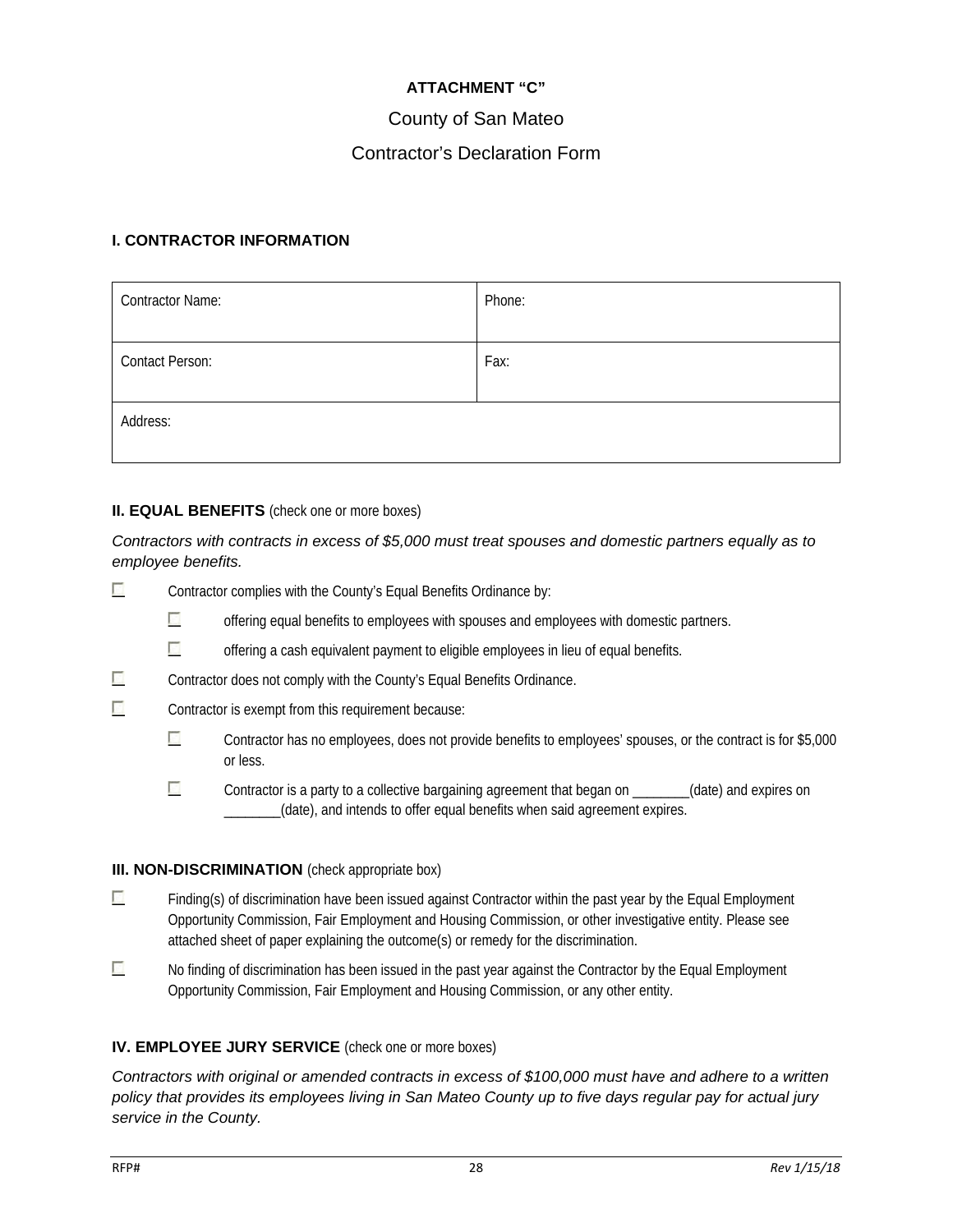- $\overline{\mathcal{L}}$ Contractor complies with the County's Employee Jury Service Ordinance.
- $\overline{\mathbb{R}}$ Contractor does not comply with the County's Employee Jury Service Ordinance.
- $\overline{\mathcal{L}}$ Contractor is exempt from this requirement because:
	- $\overline{\mathcal{L}}$ the contract is for \$100,000 or less.
	- $\overline{\mathcal{L}}$ Contractor is a party to a collective bargaining agreement that began on (date) and expires on \_\_\_\_\_\_\_\_(date), and intends to comply when the collective bargaining agreement expires.

#### **I declare under penalty of perjury under the laws of the State of California that the foregoing is true and correct, and that I am authorized to bind this entity contractually.**

Signature Name

\_\_\_\_\_\_\_\_\_\_\_\_\_\_\_\_\_\_\_\_\_\_\_\_\_\_\_\_\_\_\_\_\_\_\_\_\_\_\_\_ \_\_\_\_\_\_\_\_\_\_\_\_\_\_\_\_\_\_\_\_\_\_\_\_\_\_\_\_\_\_\_\_\_\_\_\_\_\_

\_\_\_\_\_\_\_\_\_\_\_\_\_\_\_\_\_\_\_\_\_\_\_\_\_\_\_\_\_\_\_\_\_\_\_\_\_\_\_\_ \_\_\_\_\_\_\_\_\_\_\_\_\_\_\_\_\_\_\_\_\_\_\_\_\_\_\_\_\_\_\_\_\_\_\_\_\_\_

Date **Date** Title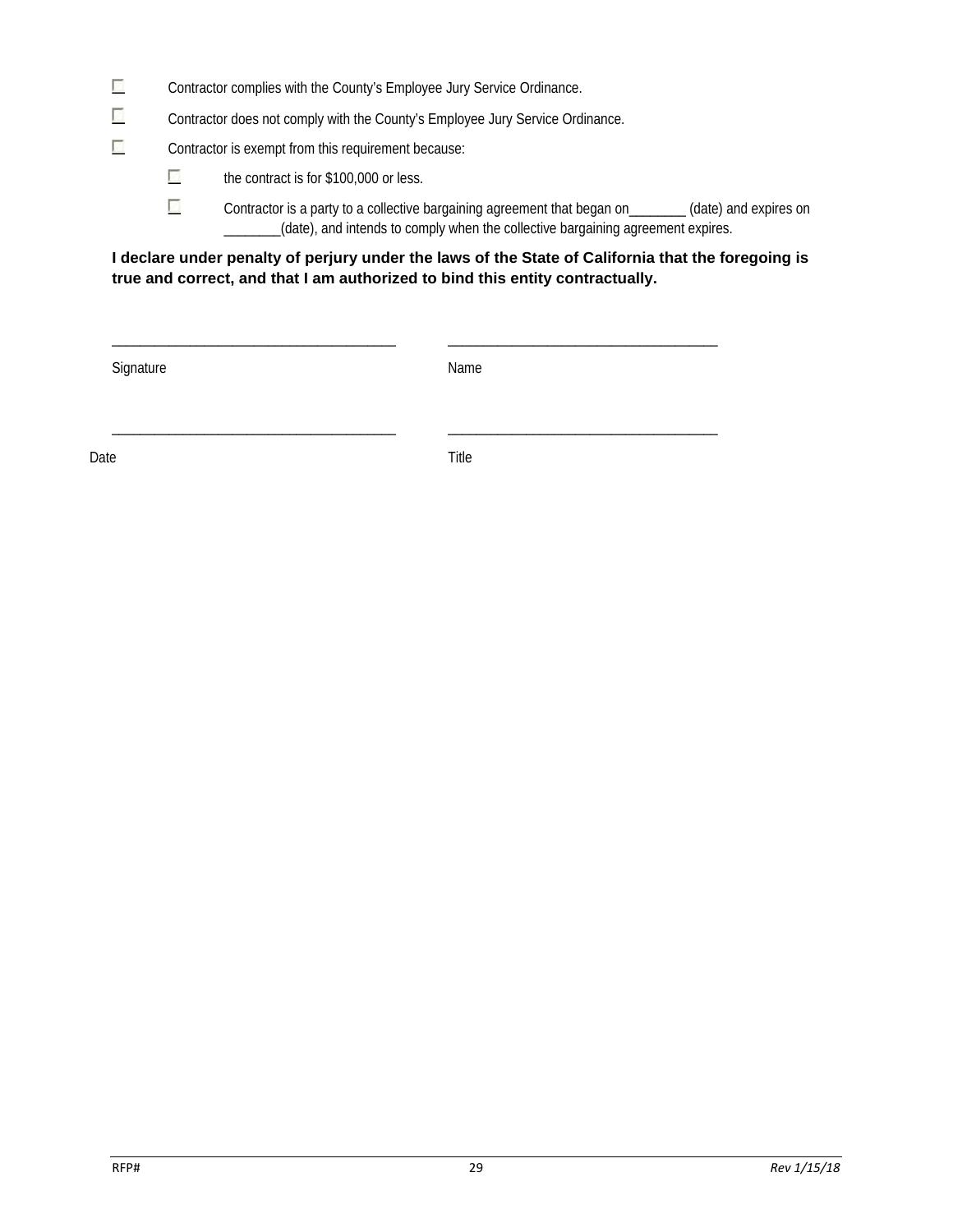### **ATTACHMENT "D"**

### **County of San Mateo**

### **Integrated Pest Management (IPM) Policy**

### **GOAL**

The County of San Mateo (County) seeks to protect the health and safety of its employees and the general public, the environment and water quality, as well as to provide sustainable solutions for pest control, through the reduced use of pesticides on property owned or managed by the County to the maximum extent practicable.

### IMPLEMENTATION

1. Employees implementing pest management operations will use Integrated Pest

Management (IPM) techniques that emphasize non-pesticide alternatives where feasible and, when necessary, employ the least toxic chemicals. Preference will be given to IPM certified contractors or contractors who implement IPM. County departments and their contractors that apply pesticides will develop and maintain an active IPM Plan to ensure the long-term prevention and suppression of pest problems with minimum negative impacts on the health and safety of the community and environment. The County will track employee and contractor pesticide use and prepare an annual report summarizing pesticide use and evaluating pest control activities performed.

2. The County shall encourage pilot projects to demonstrate landscape and structural pest control alternatives, seeking to use the most recent technology, best management practices and least toxic methods for all pest control measures. Pilot projects should include an objective analysis of the effectiveness of the alternative techniques applied.

3. The County will review its purchasing procedures, contracts or service agreements with pesticide applicators and employee training practices to determine what changes can be made to support the goal of pesticide reduction and promote the purchase and use of the least harmful chemicals.

4. The County will perform educational outreach and/or support Countywide or regional efforts to educate residential and commercial pesticide users on a) goals and techniques of IPM, and b) pesticide related water quality issues.

5. The contractor shall be IPM certified or in the process of obtaining an IPM certification within 6 months of the Contract signing. The first method of treatment shall be using the best IPM methods to control and or eradicate pests within County facilities. Pesticides with the least amount of toxic chemicals shall be used only if the IPM methods are found to be ineffective or economically infeasible.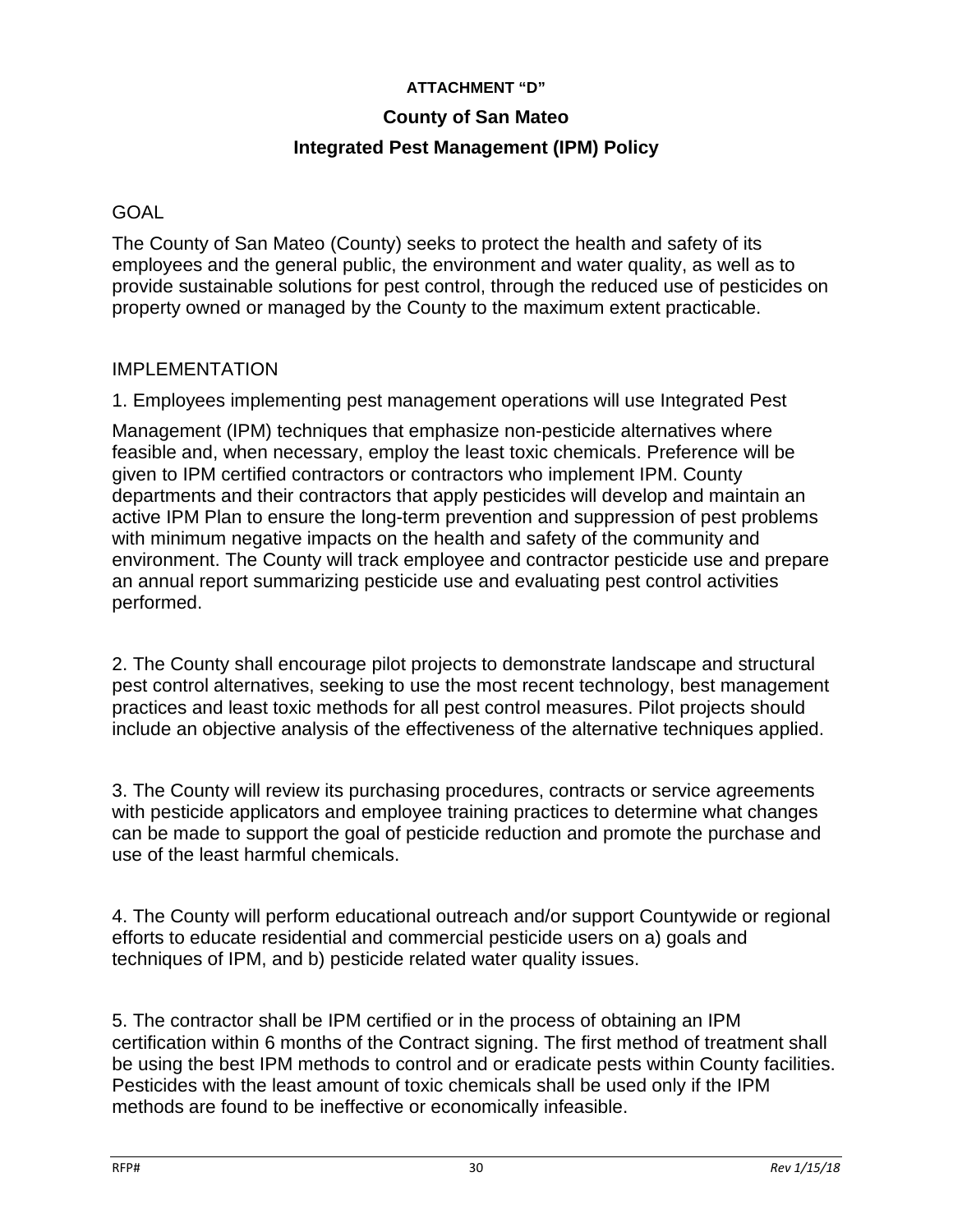### **DEFINITIONS**

Pesticides are defined as: any substance or mixture of substances intended for preventing, destroying, repelling, or mitigating any pest. Pests can be insects, rodents and other animals, unwanted plants (weeds), bacteria or fungi. The term pesticide applies to herbicides, fungicides, insecticides, rodenticides, molluscicides and other substances used to control pests. Antimicrobial agents are not included in this definition of pesticides. In general, the intent of antimicrobial agents is to reduce or mitigate the growth or development of microbial organisms.

Integrated Pest Management (IPM) is an ecosystem-based strategy that focuses on long term prevention of pests or their damage through a combination of techniques such as biological control, habitat manipulation, modification of cultural practices, and use of resistant varieties. Pesticides shall be used only if the above techniques are found to be either ineffective or economically infeasible. Pesticide use shall be in accordance with established guidelines, and treatments shall be made with the goal of removing only target organisms. Pest control materials shall be selected and applied in a manner that minimizes risks to human health, beneficial and non-target organisms, and the environment.

IPM techniques could include biological controls (e.g., ladybugs and other natural enemies or predators); physical or mechanical controls (e.g., hand labor or mowing); cultural controls (e.g., mulching, discing, or alternative plant type selection); and reduced risk chemical controls (e.g., soaps or oils).

County owned or managed property includes but is not limited to: parks and open space; golf courses; roadsides; landscaped medians; flood control channels; buildings, structures, and other outdoor property owned or managed by the County.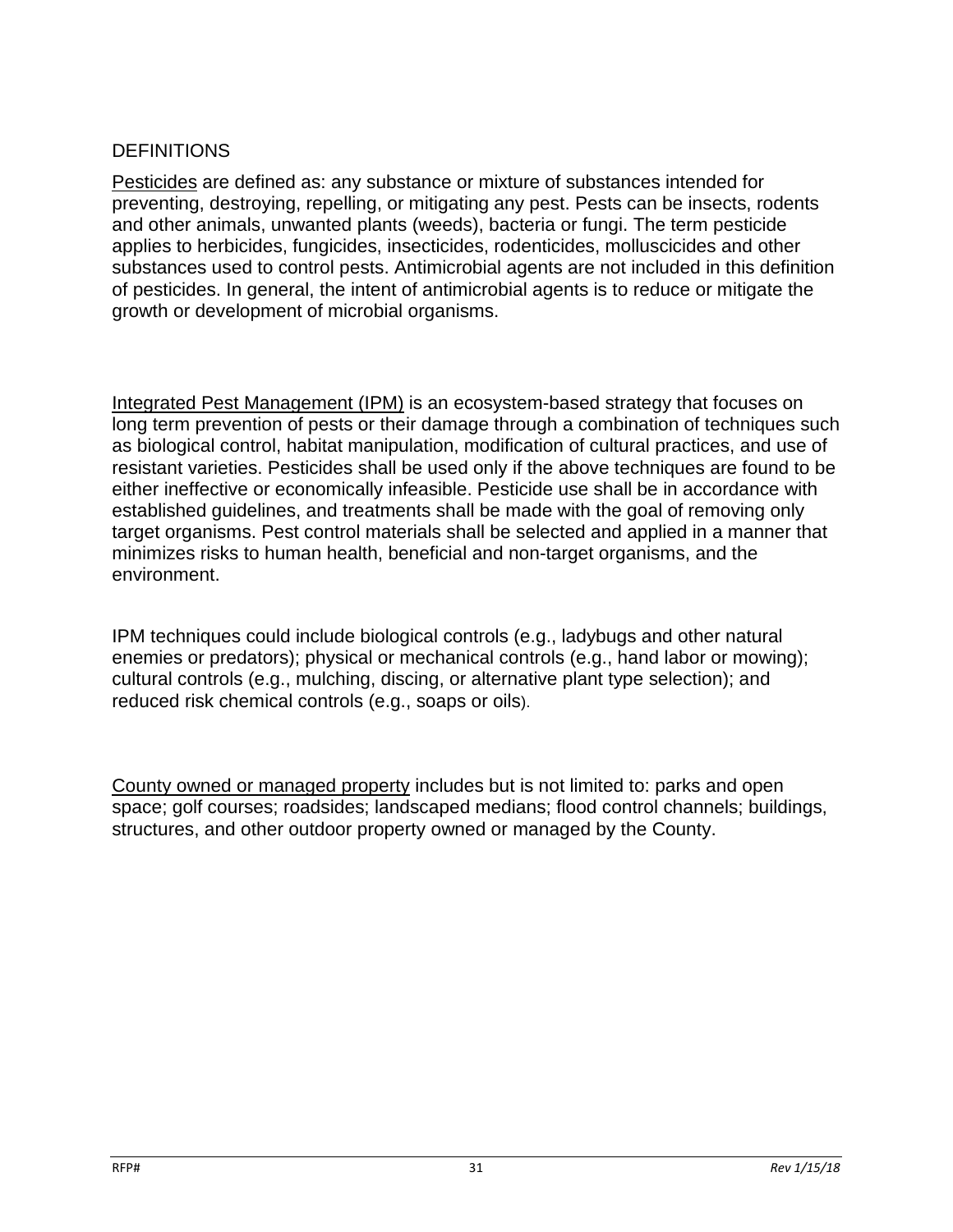### **ATTACHMENT "E" PROPOSAL**

Proposal Opening Date: July 14, 2022 at 3:15pm PST

1. SCOPE OF PROPOSALS -The undersigned, doing business under the name of

\_\_\_\_\_\_\_\_\_\_\_\_\_\_\_\_\_\_\_\_\_\_\_\_\_\_\_\_\_\_\_\_\_\_\_\_\_\_\_\_\_\_\_\_\_\_\_\_\_\_\_\_\_\_\_\_\_\_\_\_\_\_\_\_\_\_\_\_,

Declares that the only persons or parties interested in this Proposal as Principals are those named herein; that this Proposal is made without collusion with any other person, firm or corporation; that he has carefully examined the location of the proposed Scope of Work, the annexed proposed form of Agreement, and the Contract Documents therein referred to; that he proposed, and agrees if this Proposal is accepted, that he will contract with The County of San Mateo, in the form of the copy of the Agreement annexed hereto, and do all the Work and furnish all the materials specified in the Contract Documents for the following amount(s). The base proposal shall include all labor,

materials, equipment, supervision, overhead, profit, and incidentals necessary to complete the Work in accordance with the Contract Documents.

2. BASE PROPOSAL – Base proposals shall include all Work shown in the Contract Documents. Show base proposal in words and numbers. The base proposal is the sum of monthly Costs by location as shown in the table on Attachment "A."

\_\_\_\_\_\_\_\_\_\_\_\_\_\_\_\_\_\_\_\_\_\_\_\_\_\_\_\_\_\_\_\_\_\_\_\_\_\_\_\_\_\_\_\_\_\_\_\_\_\_\_\_\_\_\_\_\_\_\_Dollars  $(S_{\text{max}})$ 

- 1. CONTRACT If written of the acceptance of this proposal is mailed or delivered to the undersigned within ninety (90) calendar days after the date of opening of the proposals, or any time thereafter before the proposal is withdrawn, the undersigned will, within ten (10) calendar days after the date of such mailing or delivering of such notice, execute and deliver a contract in the Form of Agreement present in these Contract Documents and furnish a Performance Bond in the form provided in these Contract Documents. The undersigned designates the address provided in Section 12 (below) of this proposal to be in the office to which such notice of acceptance may be mailed or delivered.
- 2. TERM OF AGREEMENT Three-year term, with a one-year option for renewal.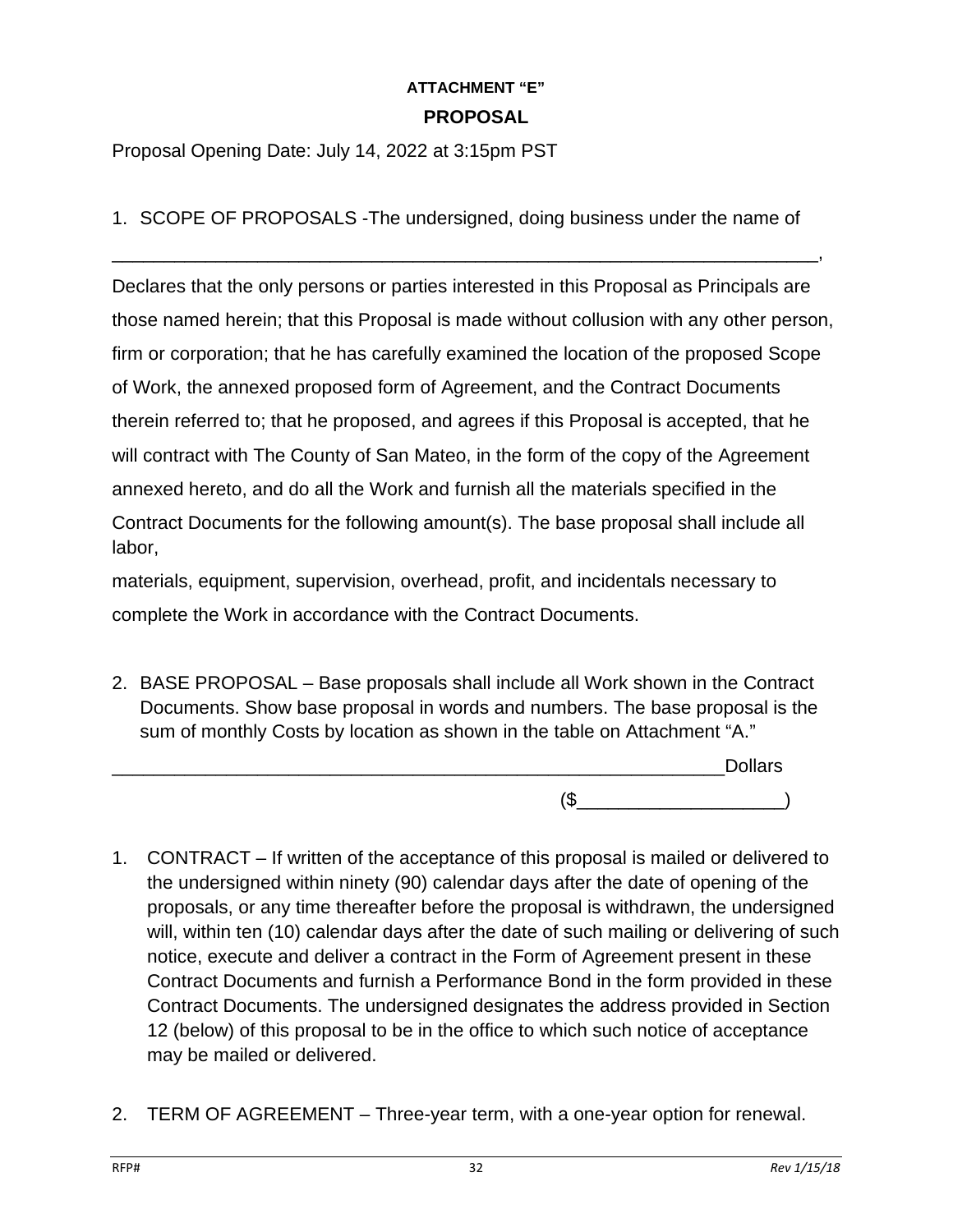- 3. BONDS The undersigned agrees, if awarded the Contract to execute within ten days, to furnish the corporate surety bonds as called for in the "Instruction to Proposers."
- 4. INSURANCE Our Public Liability and Property Damage Insurance is placed with:

\_\_\_\_\_\_\_\_\_\_\_\_\_\_\_\_\_\_\_\_\_\_\_\_\_\_\_\_\_\_\_\_\_\_\_\_\_\_\_\_\_\_\_\_\_\_\_\_\_\_\_\_\_\_\_\_\_\_\_\_\_\_\_\_\_

\_\_\_\_\_\_\_\_\_\_\_\_\_\_\_\_\_\_\_\_\_\_\_\_\_\_\_\_\_\_\_\_\_\_\_\_\_\_\_\_\_\_\_\_\_\_\_\_\_\_\_\_\_\_\_\_\_\_\_\_\_\_\_\_\_

Our Worker's Compensation Insurance is placed with:

Our All Risk Property Insurance is placed with:

5. ADDENDA – Addenda bound with Contract Documents or issued during the time of proposers, are to be included in the proposal, and in the Contractor's Work.

 $\frac{1}{\sqrt{2}}$  , and the contract of the contract of the contract of the contract of the contract of the contract of the contract of the contract of the contract of the contract of the contract of the contract of the contra

6. ADDENDA RECEIPT – The receipt of the following addenda is acknowledged:

| ADDENDUM NO. | <b>DATE</b> |
|--------------|-------------|
| ADDENDUM NO. | <b>DATE</b> |
| ADDENDUM NO. | <b>DATE</b> |

- 7. This proposal may be withdrawn at any time prior to the scheduled time for the opening of proposals or any authorized postponement thereof.
- 8. CONTRACTOR'S LICENSE The undersigned agrees, if awarded the contract, to maintain and keep current through the completion of the contract the valid licenses for the work to be performed as required by the California Contractors License Law and all other applicable licensing requirements.

| License No. |  |
|-------------|--|
|-------------|--|

\_\_\_\_\_\_\_\_\_\_\_\_\_\_\_\_\_\_\_\_\_\_\_\_\_\_\_\_\_\_\_\_\_\_\_\_\_\_\_\_\_\_\_\_\_\_\_\_\_\_\_\_\_\_\_\_\_\_\_\_\_\_\_\_

License Class Expiration Date

9. CONTRACTOR'S DIR NUMBER – The undersigned acknowledges that contractor is registered with the Department of Industrial Relations pursuant to Labor Code section 1725.5 [with limited exceptions from this requirement for proposal purposes only under Labor Code section 1771.1(a)].